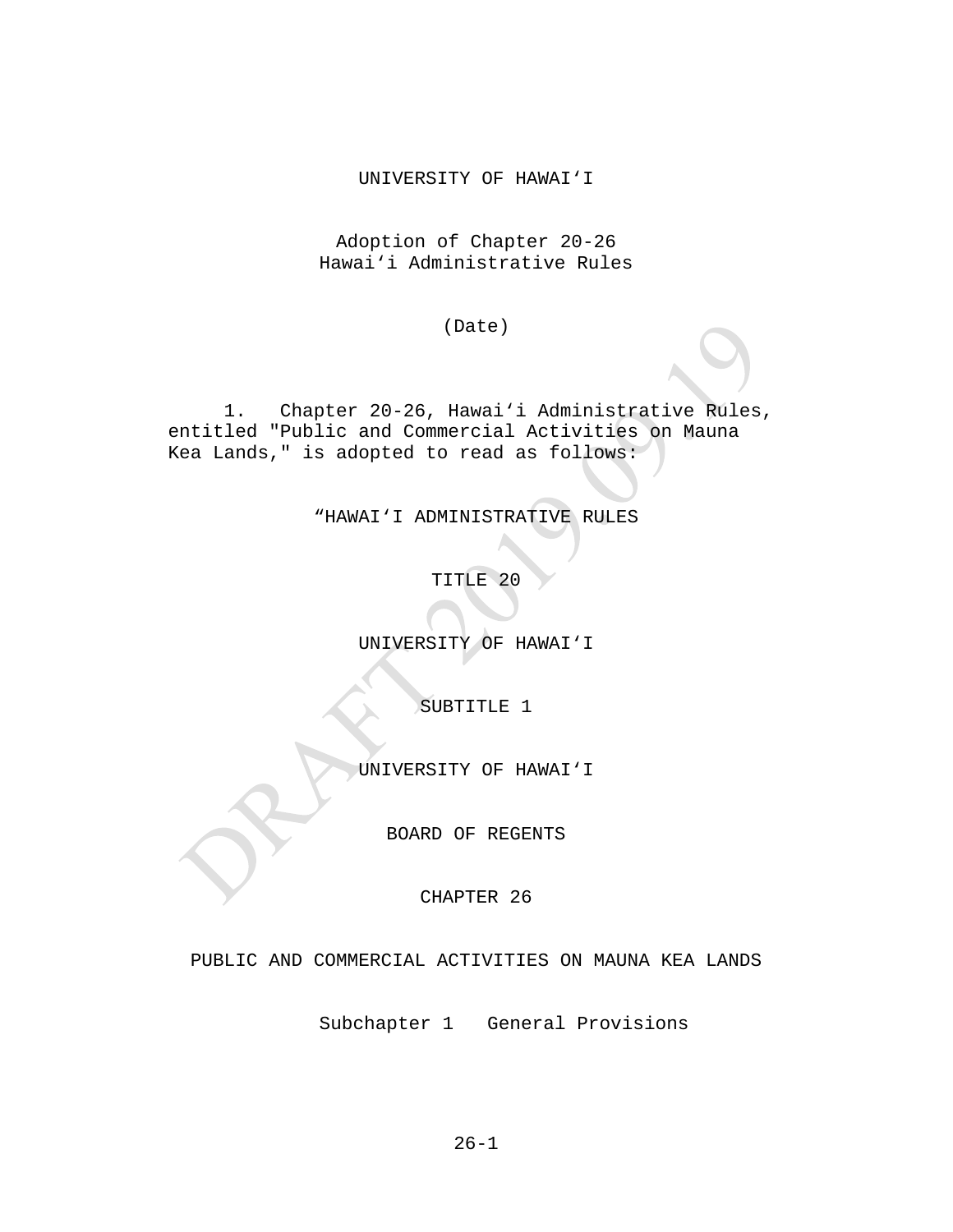```
§20-26-1 Purpose 
§20-26-2 Definitions
§20-26-3 Applicability and implementation, generally
§20-26-4 Consistency with other rules
§20-26-5 Orientation 
§20-26-6 Fees 
§20-26-7 Mauna Kea lands management special fund 
§20-26-8 Delegation of authority 
§§20-26-9 to 20-26-20 (Reserved)
    Subchapter 2 Public Activities
§20-26-21 Preservation of resources
§20-26-22 Preservation of property
§20-26-23 Preservation of scientific and educational 
              resources
§20-26-24 Litter and sanitation
                                      \Box§20-26-25 Fire use restrictions
§20-26-26 Explosives
§20-26-27 Firearms or other weapons
§20-26-28 Vehicles and transportation
§20-26-29 Unmanned aerial vehicles, drones and air 
              toys
§20-26-30 Outdoor sports activities
§20-26-31 Hazardous materials
§20-26-32 Animals
§20-26-33 Audio devices and noise
§20-26-34 Public safety
§20-26-35 Use of drugs or alcohol
§20-26-36 Use of tobacco
§20-26-37 Camping
§20-26-38 Access
§20-26-39 Snow play
§20-26-40 Scattering of cremated remains
§20-26-41 Interference with government function
§20-26-42 Compliance with laws
§§20-26-43 to 20-26-50 (Reserved)
    Subchapter 3 Commercial Activities
§20-26-51 Commercial activities generally
§20-26-52 Selling, advertising, and solicitation
```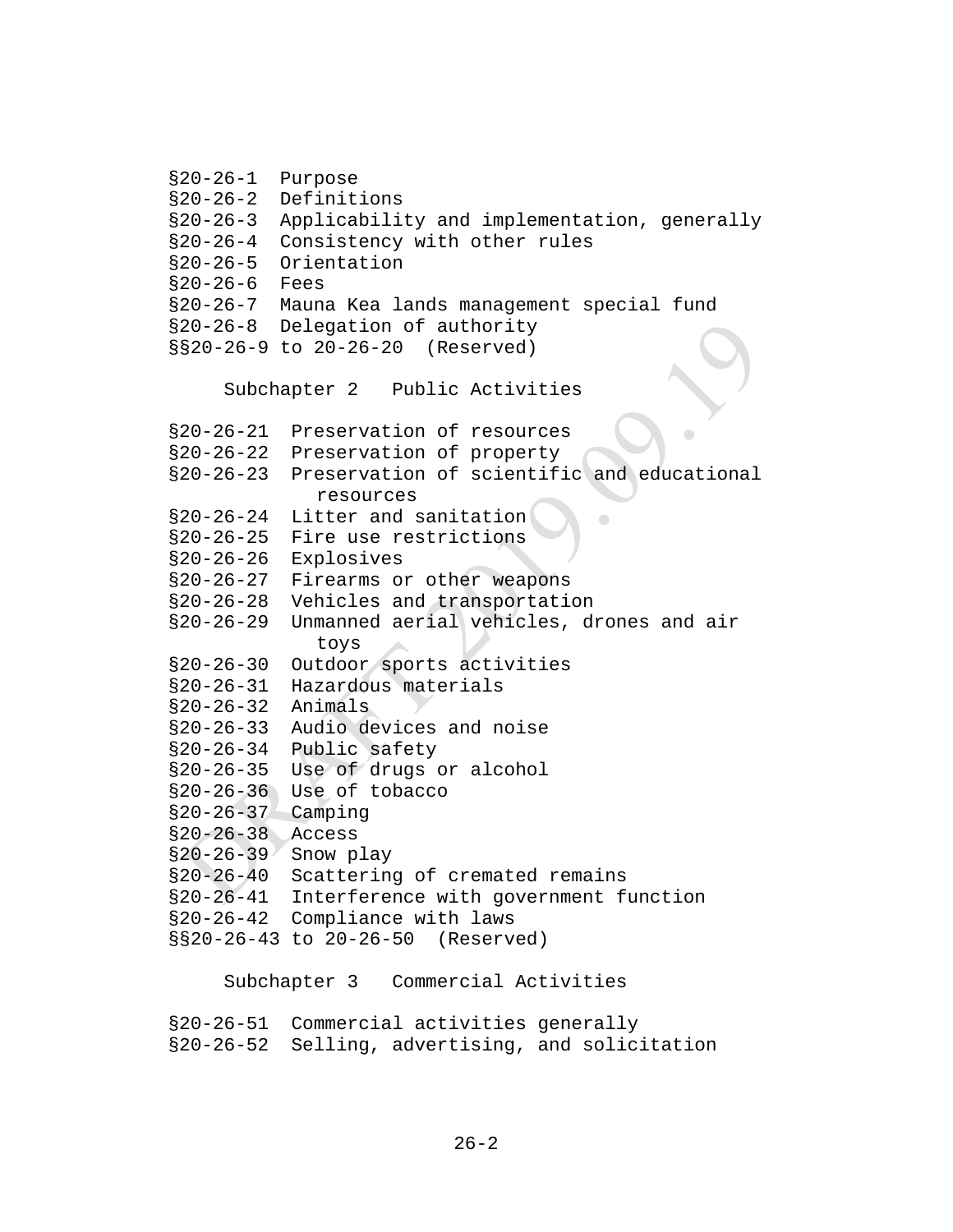§§20-26-53 to 20-26-60 (Reserved) Subchapter 4 Permits and Registration for Public and Commercial Activities §20-26-61 General provisions §20-26-62 Group use registration §20-26-63 Research permits §20-26-64 Special use permits §20-26-65 Commercial tour activity permits §20-26-66 Commercial film and recordings §20-26-67 Period of validity and renewal of permit §§20-26-68 to 20-26-70 (Reserved) Subchapter 5 Administration and Enforcement §20-26-71 Purpose of subchapter; statement of policy §20-26-72 Applicability §20-26-73 Violations, penalties, costs, administrative fines, sanctions, and collection §20-26-74 Enforcement; citations §20-26-75 Appeals process, information requests and submittals, and petitions for declaratory rulings §20-26-76 Enforcement and stay of final decision<br>§20-26-77 Severability Severability

SUBCHAPTER 1

GENERAL PROVISIONS

**§20-26-1 Purpose.** The purpose of these rules is to provide for the proper use, management, and protection of cultural, natural, and scientific resources of the UH management areas; to promote public safety and welfare by regulating public and commercial activity within the UH management areas; to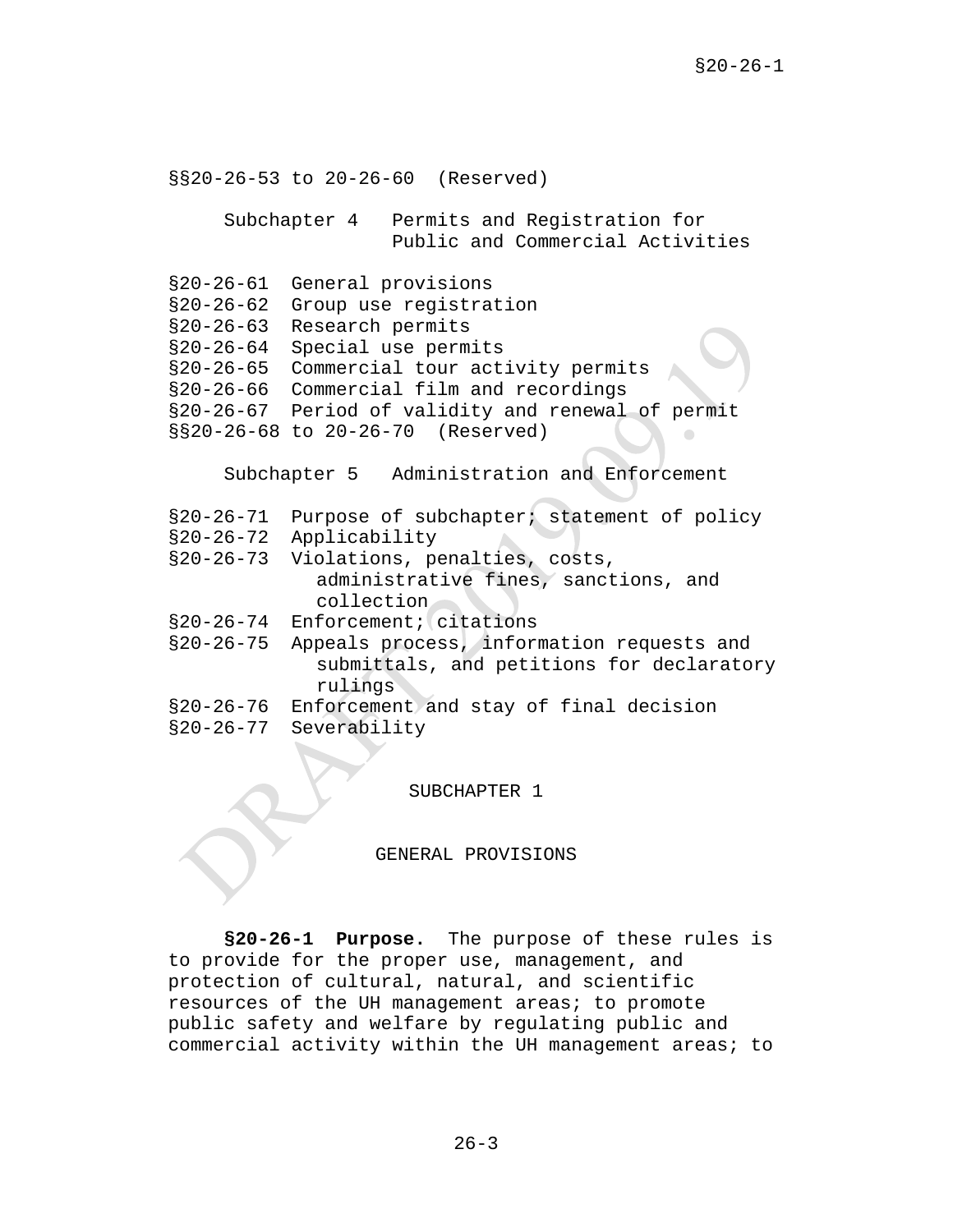ensure safe and appropriate access to the UH management areas for the public; and to foster comanagement with the department of land and natural<br>resources in UH management areas. [Eff resources in UH management areas. ] (Auth: HRS §304A-1903) (Imp: HRS

§§304A-103, 304A-105, 304A-1903)

**§20-26-2 Definitions.** As used in these rules, unless context requires otherwise:

"Authorized agent" means a person, persons, or entity authorized by the president, to act on the president's behalf under this chapter.

"Board" means the board of regents of the University of Hawai'i.

"Camping" means the use of UH management areas (other than designated facilities at Halepōhaku) for living accommodation purposes such as sleeping activities, or making preparations to sleep  $\frac{1}{10}$  the luding but not limited to the laying down of bedding for the purpose of sleeping), or storing personal belongings, or using any tents or shelter or other structure or vehicle for sleeping or carrying on cooking activities, between one hour after sunset and sunrise. The activities indicated constitute camping when it reasonably appears, in light of the circumstances, that the participants, in conducting these activities, are in fact using the area as a living accommodation regardless of the intent of the participants or the nature of any other activities in which they may also be engaged.

"Commercial activity" means a use or purpose designed for profit, which includes the exchange or buying and selling of goods, or the providing of services, or relating to or connected with trade, traffic or commerce in general; provided, however, that the use of land for utility and routine maintenance, operations, and construction purposes shall not be considered a commercial activity. Commercial activities include but are not limited to activities whose base of operations is outside the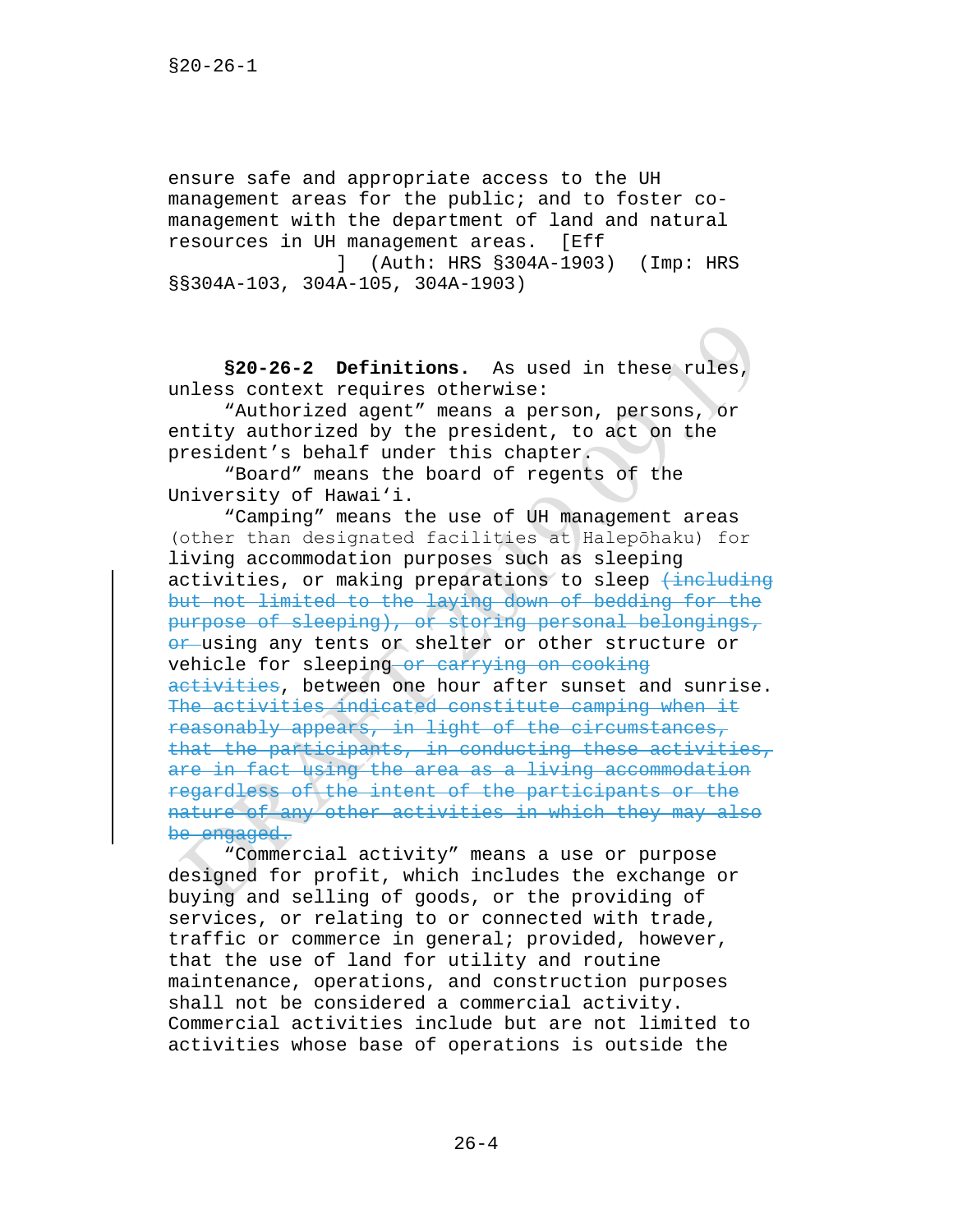boundaries of the UH management areas, or provide transportation to, from, or within the UH management areas.

"Commercial tours" means the transport of people for compensation for the purpose of engaging in public activities within the UH management areas, including but not limited to transport by cars, sport utility vehicles, trucks, taxis, vans or buses.

"Compensation" includes, but is not limited to,<br>ary payments, barter, or services in-kind. Bona monetary payments, barter, or services in-kind. fide sharing of resources or expenses among participants in scientific research-related activities, including but not limited to astronomical observatory operations, does not constitute compensation.

"Comprehensive management plan" means the Mauna Kea Comprehensive Management Plan approved by the board of land and natural resources, dated April 2009, including any sub-plans, as they may be amended.

"Drone" means an unmanned aircraft, ship, or vehicle guided by remote control or onboard computers.

"Forest reserve" means lands set apart as forest reserve pursuant to section 183-11, Hawai'i Revised Statutes.

"Game mammals and birds" means those animals that have been designated as such by the department of land and natural resources.

"Halepōhaku" means the Halepōhaku (also known as Hale Pōhaku) mid-level facilities as described in the lease between the board of land and natural resources and the university.

"Hazardous materials" means any pollutant, toxic substance, hazardous waste, hazardous material, hazardous substance, or oil as defined in or pursuant to the Resource Conservation and Recovery Act, 42 U.S.C. § 6901 et seq. (1976), as amended, the Comprehensive Environmental Response, Compensation, and Liability Act, 42 U.S.C. § 9601 et seq. (1980), as amended, the Federal Clean Water Act, 33 U.S.C. § 1251 et seq. (1972), or any other federal, state, or local environmental law, regulation, ordinance, rule, or by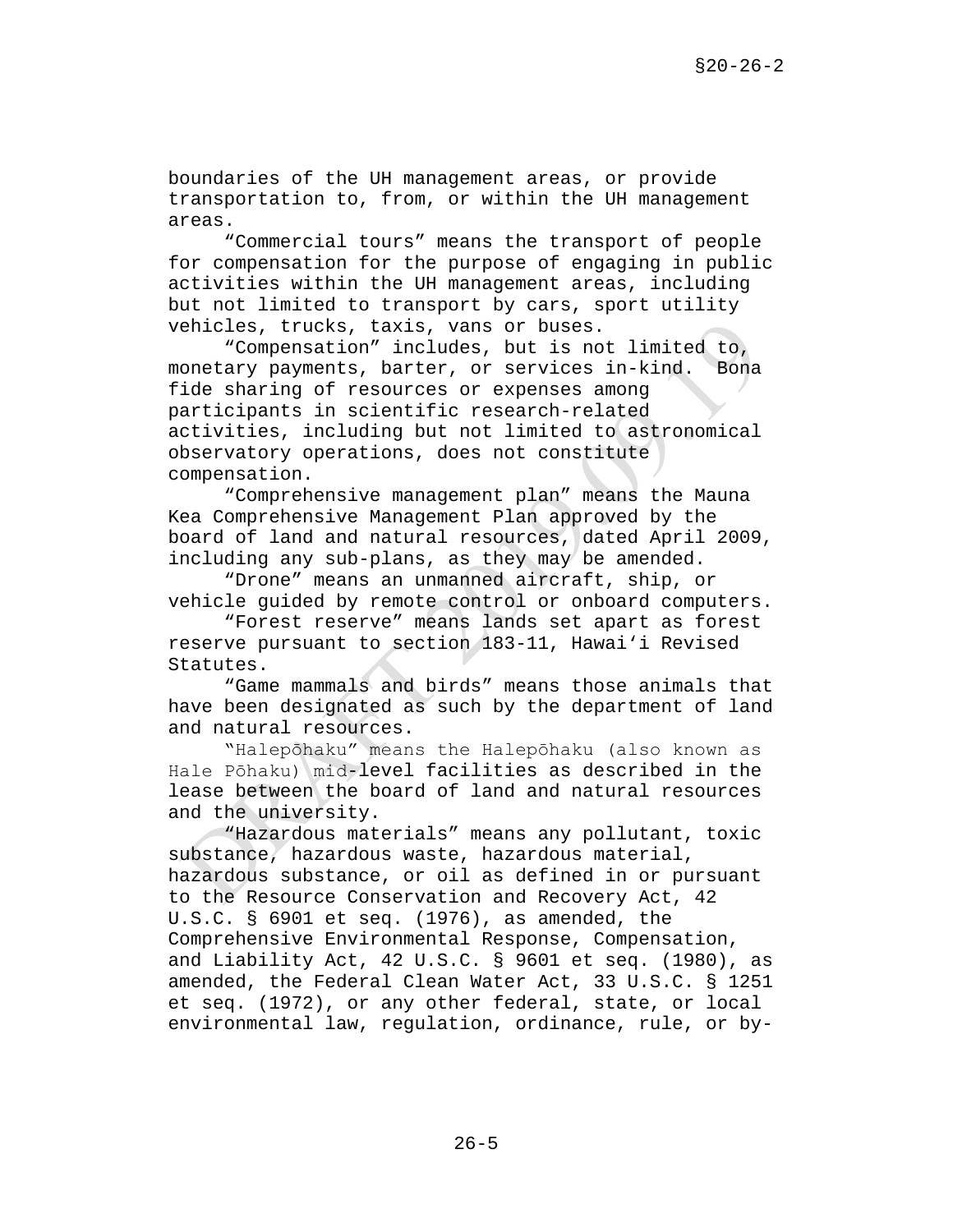law, whether existing as of the date hereof or subsequently enacted.

"Kahu Kū Mauna" means the advisory communitybased council that advises the Maunakea Management Board, OMKM, and the chancellor of the University of Hawai'i at Hilo on Hawaiian cultural matters affecting the UH management areas.

"Law enforcement officer(s)" means any federal, state, or county government employee with law enforcement powers.

"Mauna Kea" or "Maunakea" refers to the dormant volcano on the island of Hawai'i standing approximately 4,205 meters above sea level; its peak is the highest point in the state of Hawai'i.

"Maunakea Management Board" or "MKMB" means the community-based advisory body established by the board to provide the Hawai'i Island community with a direct voice to the university for the management of the UH management areas.

"Motorized vehicle" means a vehicle of any shape or form that depends on a gas, electric, or other fuel motor for propulsion.

"Natural area reserve" means an area designated as a part of the Hawai'i natural area reserves system, pursuant to chapter 195, Hawai'i Revised Statutes.

"Non-motorized vehicle" means a vehicle of any shape or form that depends on human, animal, wind, spring, and other non-motorized means for propulsion.

"Office" or "OMKM" means the office of Maunakea management.

"Person" includes individuals eighteen (18) years of age or older, partnerships, corporations, associations, or public or private organizations of any character other than government agencies.

"President" means the president of the university, unless otherwise expressly stated or further designated by the board or the president.

"Private vehicle" means any vehicle not operated for governmental purposes, including but not limited to private cars and trucks, rental cars and trucks, commercial tour vehicles, taxis, limousines, buses, and other transportation for hire. It does not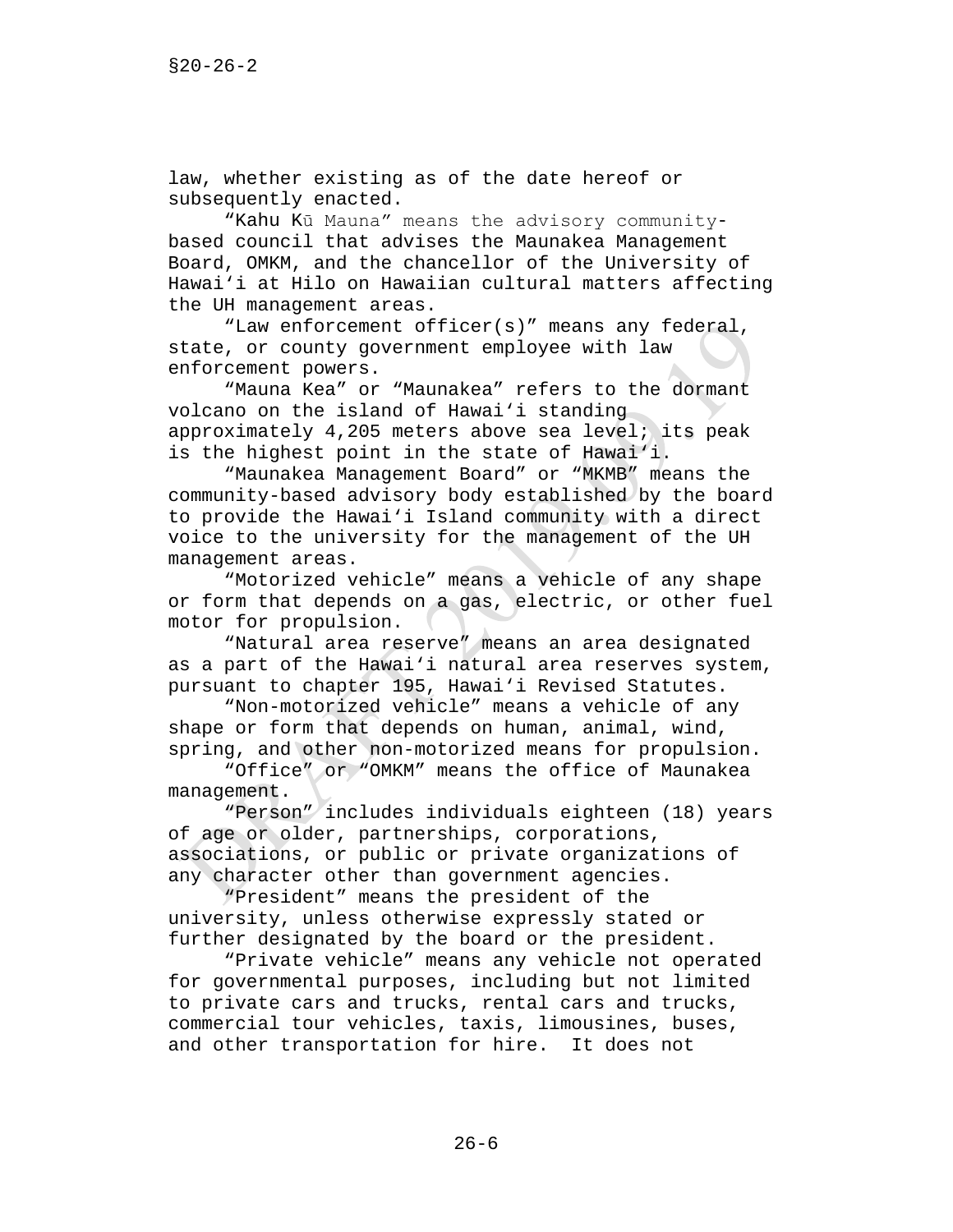include vehicles operated by employees or agents of government agencies on official business, but can include any vehicle, including a government vehicle, if operated by an employee or agent of a government agency when not acting in an official capacity.

"Public activities" means activities of the general public that are not governed by contract or other legal agreement with the university, other than a permit issued under these rules or the rules of the department of land and natural resources, if applicable.

"Solicit" means to ask, implore, plead for; to endeavor to obtain by asking; to importune; or to try to obtain.

"UH management areas" are those lands defined as "Mauna Kea lands" under section 304A-1901, Hawai'i Revised Statutes.

"University of Hawai'i", "University", and "UH" means the state university established under article X, section 5 of the Hawai'i Constitution and section 304A-101, Hawai'i Revised Statutes, which is governed by the board.

"Written permit" or "written permission" means a permit or permission issued under this chapter by the president. [Eff ] (Auth: HRS §304A-1903) (Imp: HRS §§304A-103, 304A-105, 304A-1903)

**§20-26-3 Applicability and implementation, generally.** (a) These rules shall apply to all public activities and commercial activities in the UH management areas as defined in these rules.

(b) These rules do not apply to education and research activities and support functions carried out by:

- (1) The university;
- (2) Persons under an agreement with the university; or
- (3) Government entities under an agreement with the university.
- (c) Where overlapping jurisdictions within UH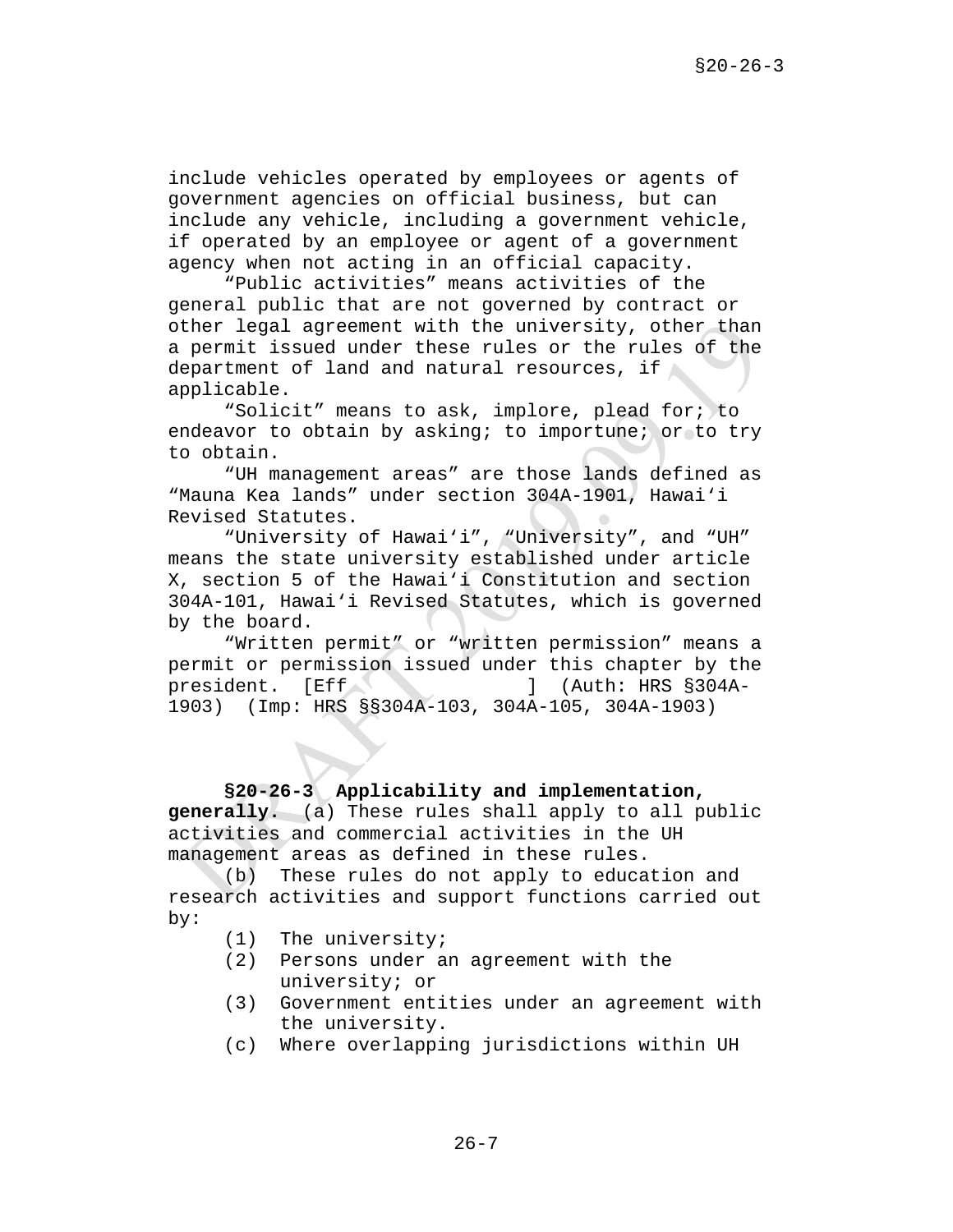management areas are present, including but not limited to department of land and natural resources administrative rules pertaining to conservation districts, forest reserves, historic preservation, hunting, and natural area reserves, those rules shall govern.

(d) This chapter shall be implemented in consultation with the department of land and natural resources, to allow hunting and recreation in those areas designated by the department of land and natural resources as regulated by department of land and natural resources hunting rules.

(e) The president may seek the advice of the Maunakea management board and the Kahu Kū Mauna pursuant to the comprehensive management plan and consistent with the timelines and procedures of this chapter.

(f) Native Hawaiian traditional and customary rights as recognized and protected under article XII, section 7, of the Hawai'i State Constitution shall not<br>be abridged. [Eff ] (Auth: HRS §§304Abe abridged. [Eff ] (Auth: HRS §§304A-105, 304A-1903) (Imp: HRS §§304A-103, 304A-105, 304A-1903)

**§20-26-4 Consistency with other rules.** These rules shall not be interpreted so as to be inconsistent with other rules applicable within UH management areas, including but not limited to conservation district rules, and where applicable, forest reserves, hunting, historic preservation, and natural area reserves rules. (Auth: HRS §§304A-105, 304A-1903) (Imp: HRS §§304A-103, 304A-105, 304A-1903)

**§20-26-5 Orientation.** As set forth in the comprehensive management plan, all persons accessing the UH management areas shall be required to complete an orientation regarding cultural and natural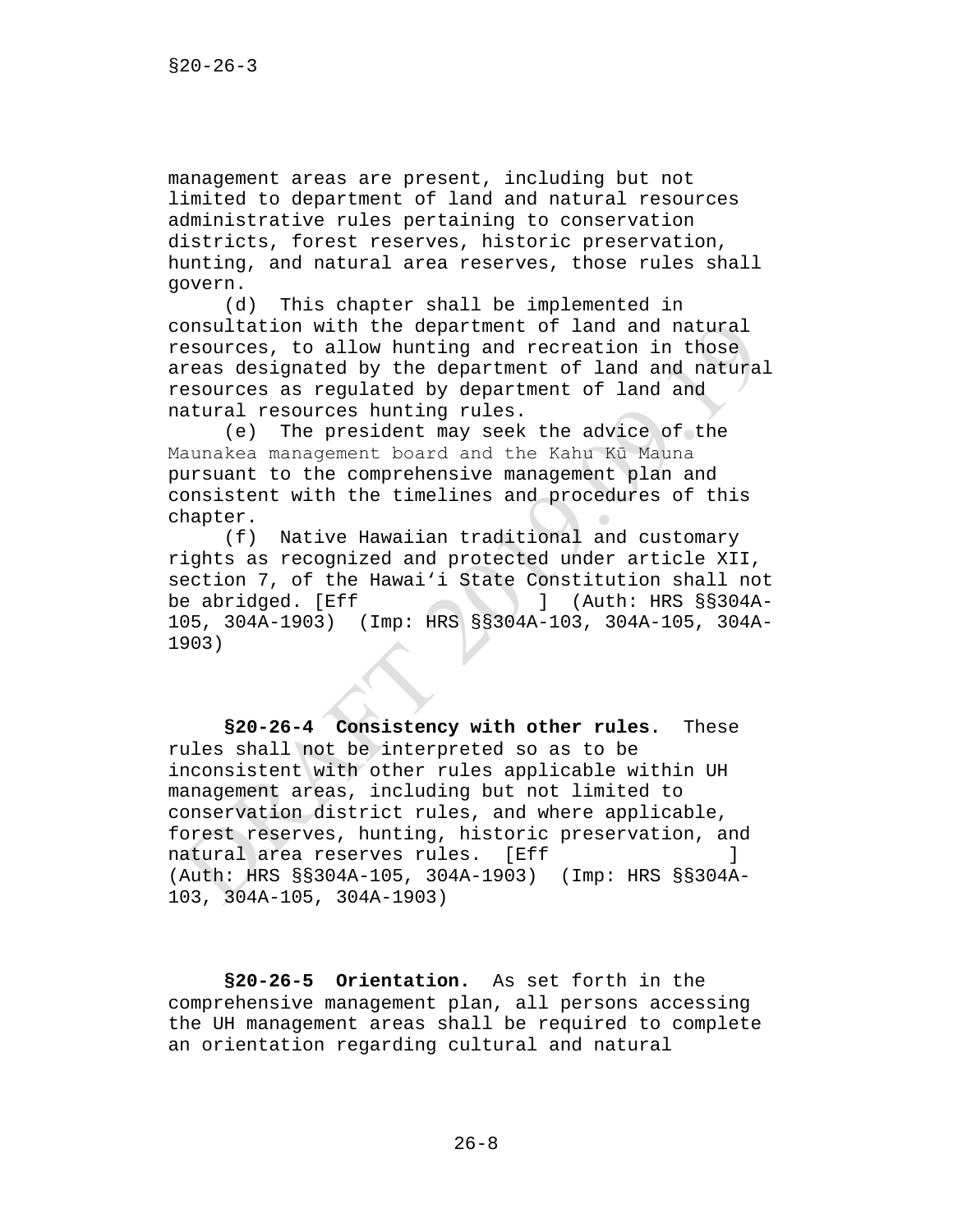resources, safety matters, and other relevant information prior to entering the UH management areas.<br>
[Eff  $1 \t{Auth: HRS $8304A-105, 304A-105}$ ] ] (Auth: HRS §§304A-105, 304A-1903) (Imp: HRS §§304A-103, 304A-105, 304A-1903)

**§20-26-6 Fees.** Fees, as established by the board, may be charged for permits, services, parking, entrance, and for the use of facilities and programs related to the UH management areas. [Eff ] (Auth: HRS §304A-1903) (Imp: HRS §§304A-103, 304A-1902, 304A-1903, 304A-2170)  $\sim$ 

**§20-26-7 Mauna Kea lands management special fund.** (a) All payments collected pursuant to these rules shall be deposited into the Mauna Kea lands management special fund.

(b) The proceeds of the Mauna Kea lands management special fund shall be used as provided in chapter 304A, Hawai'i Revised Statutes. [Eff ] (Auth: HRS §§304A-105, 304A-1903) (Imp: HRS §§304A-103, 304A-105, 304A-2170)

**§20-26-8 Delegation of authority.** The board delegates its authority to administer this chapter to the president, who may further delegate that authority to a designee. [Eff [1] [Auth: HRS] §304A-1903) (Imp: HRS §§304A-103, 304A-105, 304A-1903)

**§§20-26-9 to 20-26-20 (Reserved).**

SUBCHAPTER 2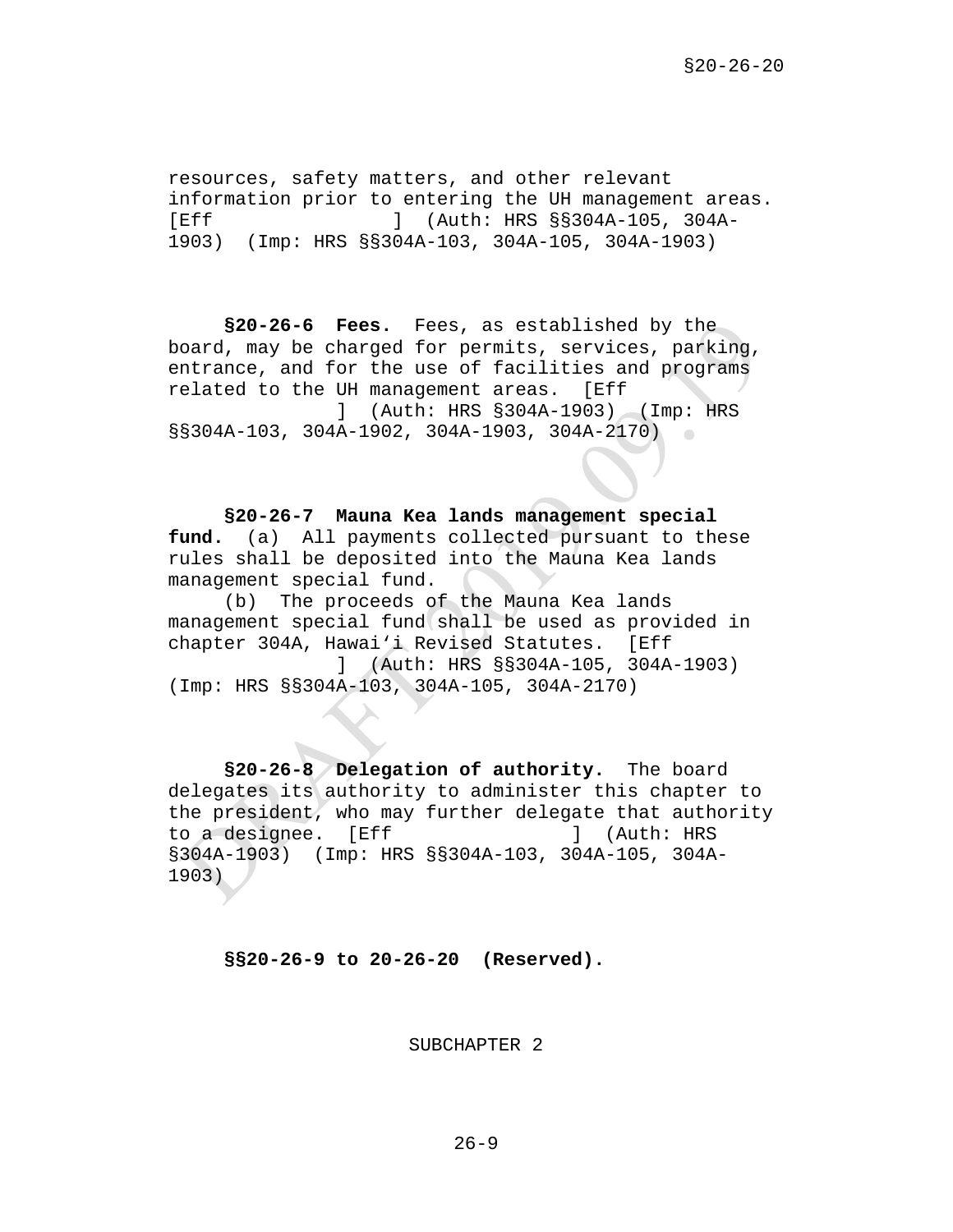#### PUBLIC ACTIVITIES

**§20-26-21 Preservation of resources.** The following activities are prohibited within the UH management areas:

- (1) Removing, injuring, disturbing, or killing any form of plant or animal life, either in whole or in part, except game mammals and birds hunted according to rules of the department of land and natural resources;
- (2) Introducing any form of plant or animal life, except dogs when permitted by the hunting rules of the department of land and natural resources and legally authorized service animals when accompanying their handlers;
- (3) Removing, damaging, or disturbing any natural feature or resource;
- (4) Removing, damaging, or disturbing any geological or paleontological features or substances;
- (5) Removing, damaging, or disturbing any historic or prehistoric property or remains;
- (6) Removing, damaging, or disturbing any private or university property, sign, marker, or structure;
- (7) Entering into any cave, as defined in section 6D-1, Hawai'i Revised Statutes, or any portion thereof, except as allowed by the department of land and natural resources;
- (8) Having or possessing the following tools, equipment or implements: cutting or harvesting tools or gear, including but not limited to chainsaws, axes, loppers, any mechanized or manual sawtooth tool, seed pickers, or machete, that may be used for the taking, injuring, or killing of plant life, and hunting gear or tools that may be used for the taking, injuring, or killing of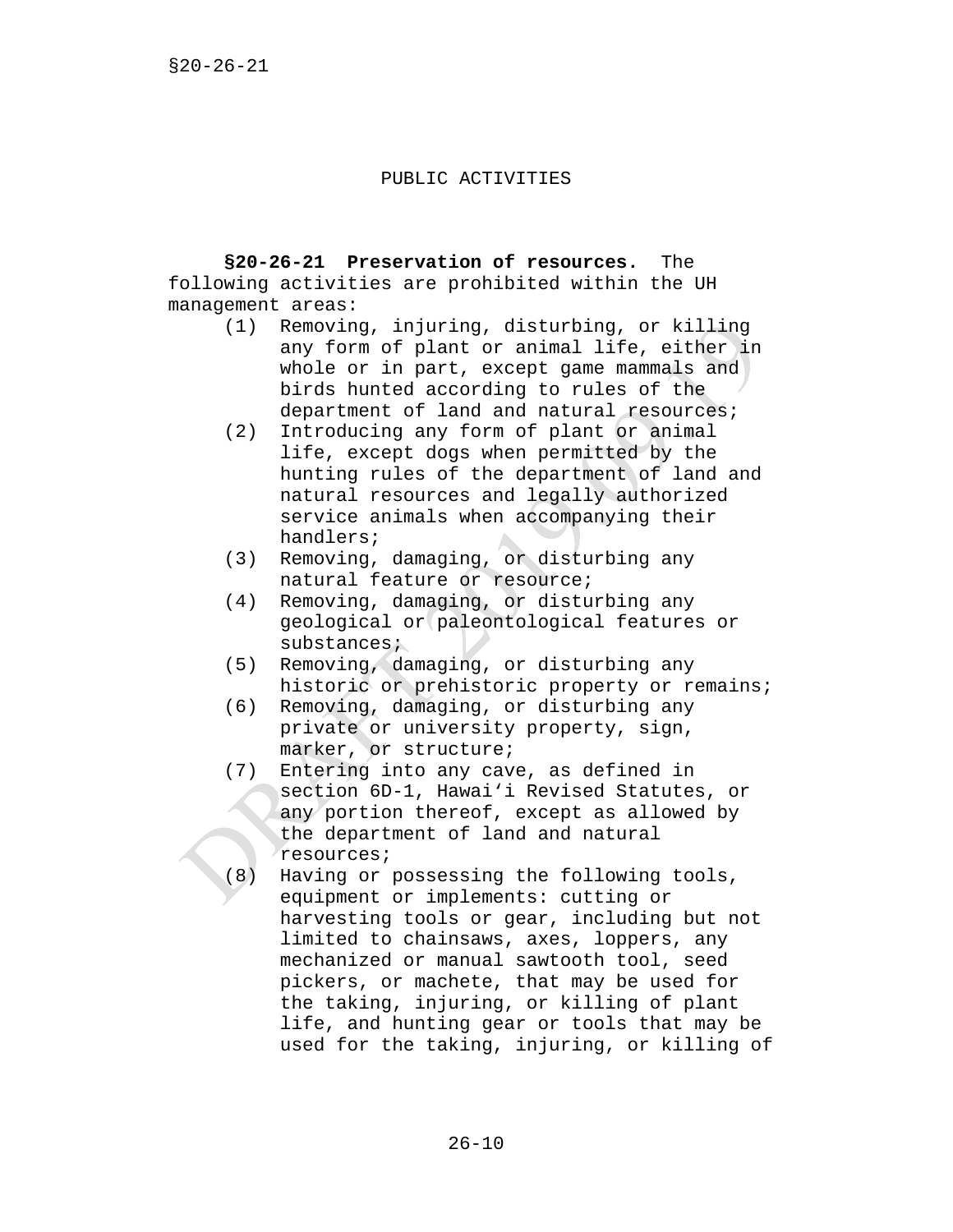wildlife; except as permitted by the hunting rules of the department of land and natural resources or in accordance with a special term or condition of a written permit;

- (9) Engaging in any improvement or construction, except as authorized by written permit and, if applicable, a permit issued by the department of land and natural resources, or by the board of land and natural resources;
- (10) Hiking, conducting nature study, or conducting any activity on pu'u (cinder cones) unless on designated trails or roads, except by written permit; or
- (11) Introducing any materials from outside the UH management areas, including but not limited to manmade and natural items such as balls, plastic flowers, glass, metal and rocks, except by written permit and, if applicable, a permit issued by the department of land and natural resources.<br>
I (Auth: HRS \$304A- $\blacksquare$  (Auth: HRS §304A-1903) (Imp: HRS §§304A-103, 304A-105, 304A-1903)

**§20-26-22 Preservation of property**. The following activities are prohibited within the UH management areas:

- (1) Entering, occupying, or using any building, structure, facility, motorized vehicle, machine, equipment, or tool without permission from its owner or the university; (2) Removing, damaging, disturbing, defacing, or attempting to remove, damage, disturb or deface any building, structure, facility, motorized vehicle, machine, equipment, or tool without permission from its owner or the university; or
- (3) Entering and remaining within any portion of the UH management areas developed or used by the university for educational or research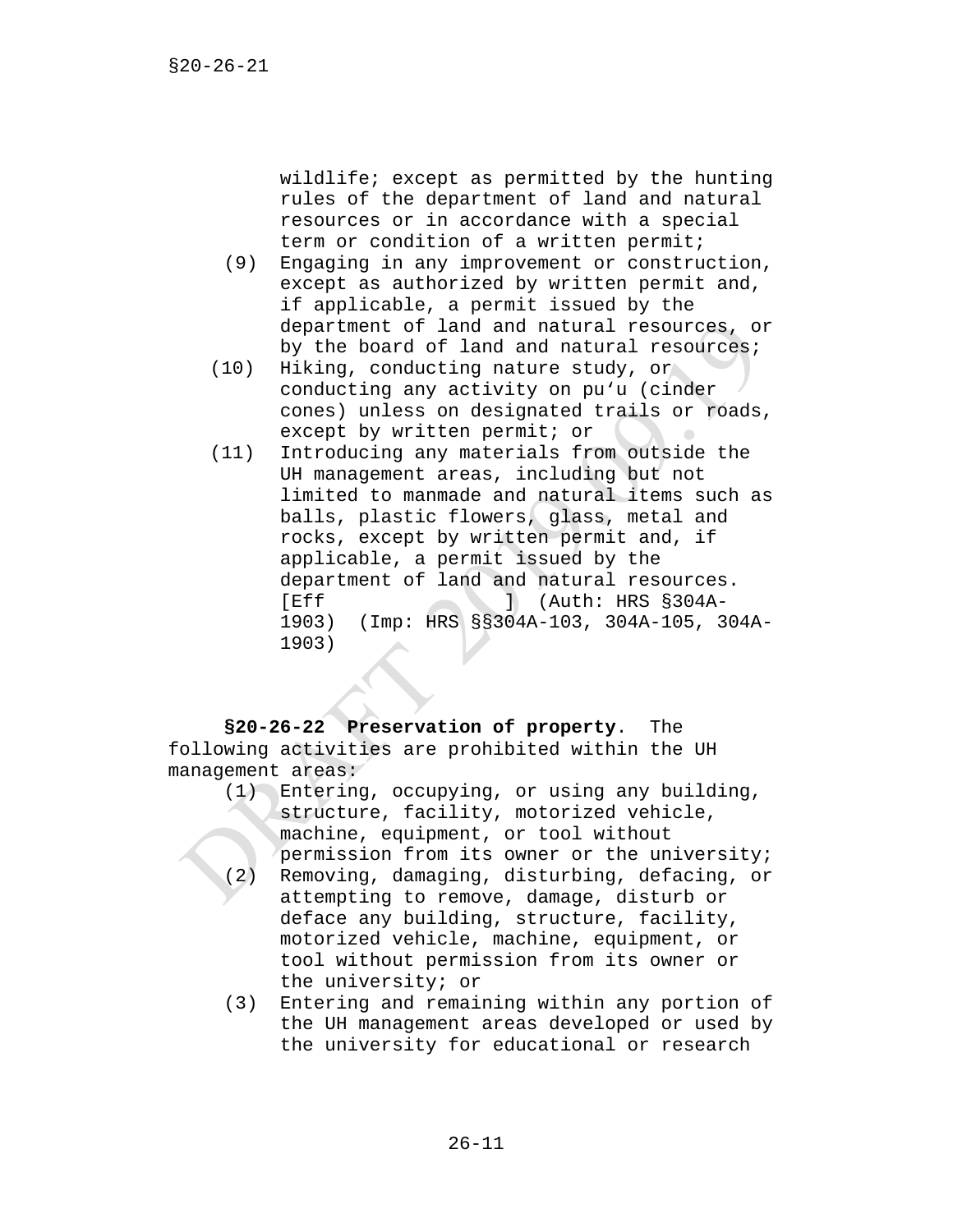purposes, after being asked to leave the area by an authorized agent or law enforcement officer. [Eff ] (Auth: HRS §304A-1903) (Imp: HRS §§304A-103, 304A-105, 304A-1903)

**§20-26-23 Preservation of scientific and educational resources**. The following activities are prohibited within the UH management areas north of Halepōhaku:

- (1) Using any radio transmitter, including but not limited to two-way radios, Wi-Fi and Bluetooth devices, and cellular telephones; provided that, cellular telephones may be used for emergency purposes or when radio transmission is suspended, for example by using airplane mode;
- (2) Directing artificial illumination, for example, lasers and flashlights, at or near observatories; or
- (3) Conducting any other activity that materially interferes with the scientific and educational operations of the astronomical facilities or research equipment or with the protection of the scientific resources. [Eff (Auth: HRS §§304A-105, 304A-1903) (Imp: HRS §§304A-103, 304A-105, 304A-1903)

**§20-26-24 Litter and sanitation**. The following activities are prohibited within the UH management areas:

- Littering, or depositing any garbage, trash, refuse, waste material, or rubbish in any place other than receptacles provided for this purpose;
- (2) Depositing any bodily waste in areas without comfort stations without digging a hole and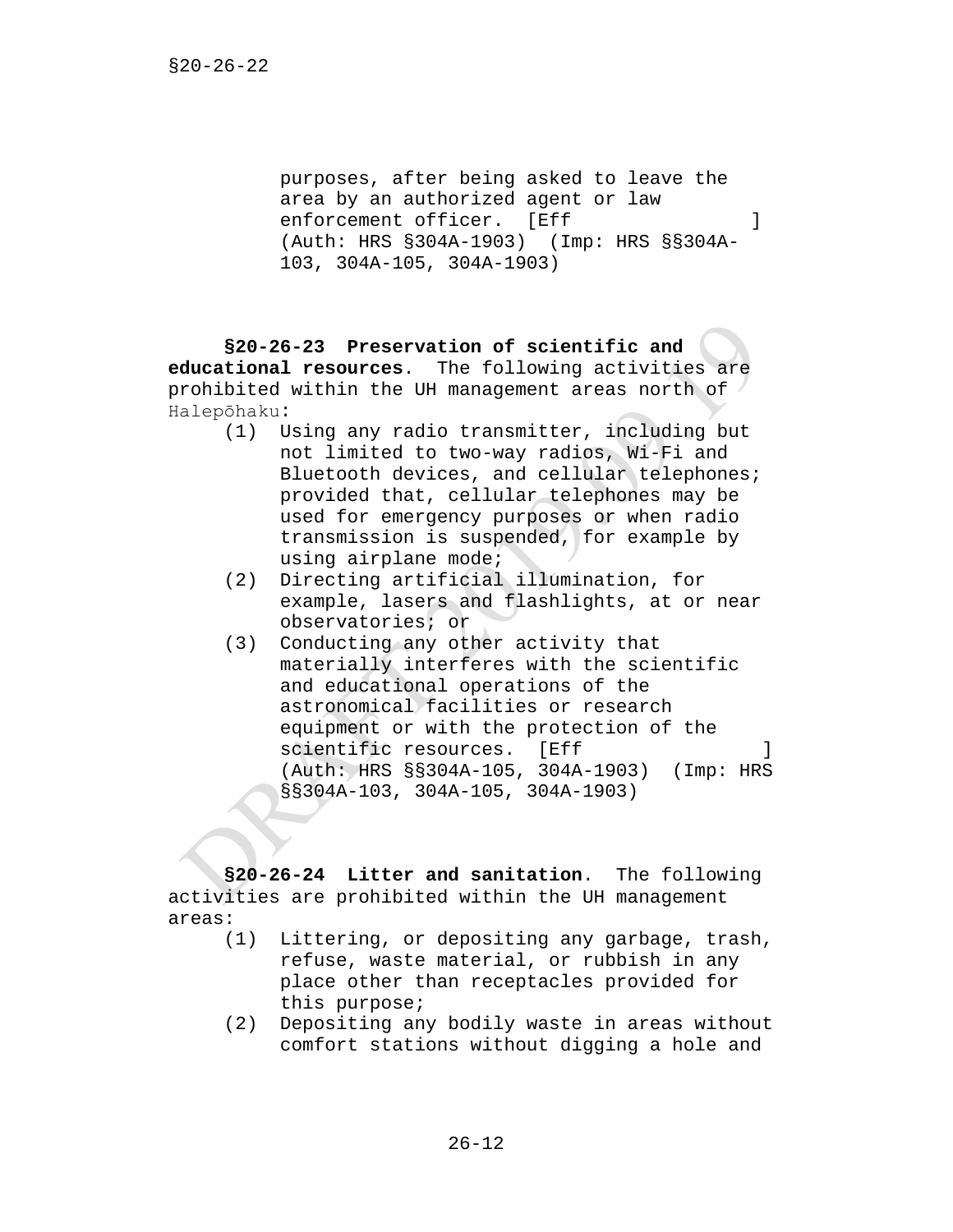covering all signs of the waste;

- (3) Depositing any bodily waste, without use of a comfort station, within 200 feet of any body of water, building, road, or trail; or
- (4) Leaving or abandoning any items, including but not limited to, vehicles, appliances, garbage or trash, or other forms of waste, debris, personal effects, or unattended<br>items. [Eff ] (Auth: HR ] (Auth: HRS §304A-1903) (Imp: HRS §§304A-103, 304A-105, 304A-1903)

**§20-26-25 Fire use restrictions**. The following acts are prohibited within the UH management areas: Starting or maintaining a fire or depositing or discarding any potential fire-producing material such as matches, cigarette butts, embers, or coals, except as otherwise provided in this chapter. [Eff ] (Auth: HRS §304A-1903) (Imp: HRS §§304A-103, 304A-105, 304A-1903)

**§20-26-26 Explosives**. The following acts are prohibited within the UH management areas: Using or possessing fireworks, firecrackers, or explosive<br>devices. [Eff | (Auth: HRS §304)  $J$  (Auth: HRS §304A-1903) (Imp: HRS §§304A-103, 304A-105, 304A-1903)

**§20-26-27 Firearms or other weapons.** Firearms, bows and arrows, knives with blade length greater than three (3) inches, and other weapons are prohibited within the UH management areas, except when permitted by the hunting rules of the department of land and natural resources or for use by law enforcement officers. The use and possession of any such weapons are subject to all applicable federal, state, and county statutes, ordinances, and rules. [Eff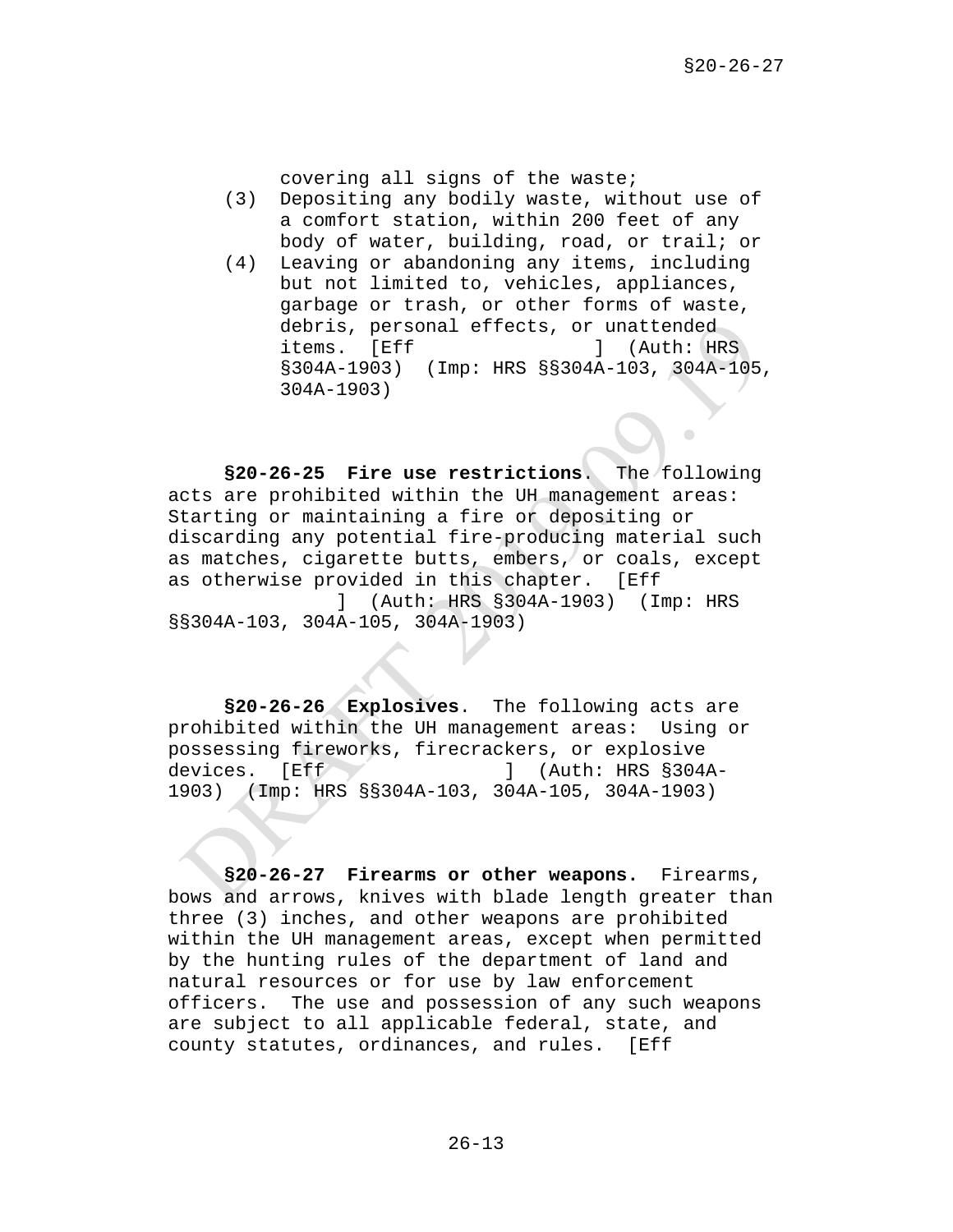] (Auth: HRS §304A-1903) (Imp: HRS §§304A-103, 304A-1903)

**§20-26-28 Vehicles and transportation.** (a) The following acts are prohibited within the UH management areas:

- (1) Exceeding posted speed limits;
- (2) Driving, operating, or using any motorized or non-motorized vehicle in areas and on roads or trails unless designated for that use;
- (3) Launching or landing an air conveyance of any shape or form, including but not limited to aircraft, gliders, hang gliders, helicopters, balloons, parachutes, parasails, or other similar means of transportation in any portion of the UH management areas not designated for that purpose, including but not limited to roads or trails, provided that the department of land and natural resources may allow these uses under its applicable rules after consultation with the university or unless used for emergency purposes;
- (4) Parking any motorized or non-motorized vehicle or trailer except in designated areas;
- (5) Operating any motorized or non-motorized vehicle in violation of existing state or county traffic regulations, including but not limited to having a valid vehicle license plate, registration and safety check as required;
- (6) Operating any motorized or non-motorized vehicle on a closed roadway or in violation of any usage restriction established pursuant to these rules; $-$ or
- (7) Failing to comply with any posted sign or any posted equipment requirement based on roadway conditions, such as a requirement to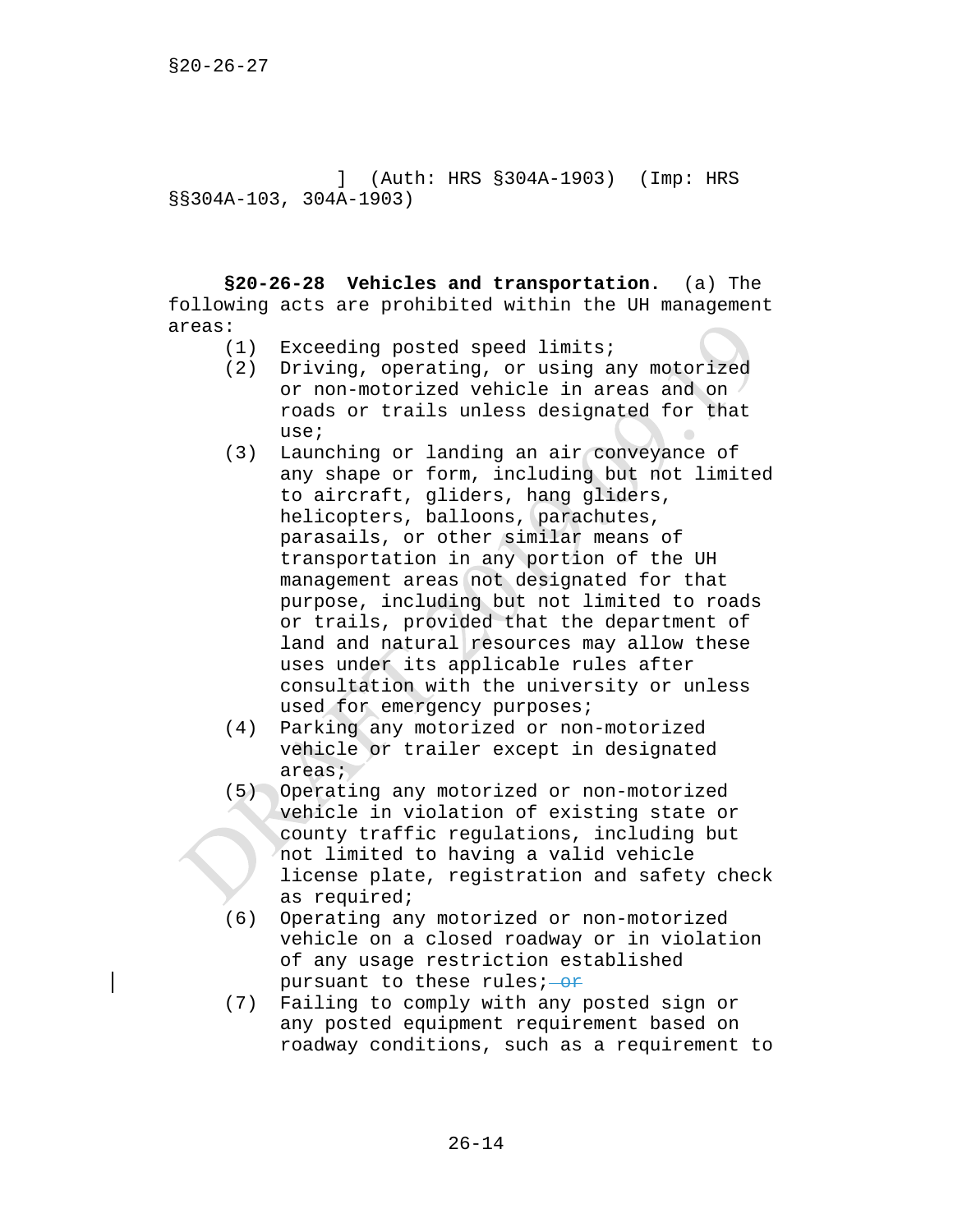use or carry tire chains when snow or ice is present or anticipated-; or

(8) Use of two-wheel drive motorized vehicles north of Halepōhaku.

(b) The following types of vehicles may be impounded by an authorized agent at any time: (i)

vehicles left unattended in closed areas, (ii) vehicles left for longer than forty-eight (48) hours, or (iii) vehicles causing a safety hazard which may be impounded by an authorized agent at any timeremoved as soon as possible.

(c) All impounded vehicles shall be towed to a place of storage. Towing, storage, and other related costs shall be assessed pursuant to section 290-11, Hawai'i Revised Statutes. [Eff ] (Auth: HRS §304A-1903) (Imp: HRS §§304A-103, 304A-105, 304A-1903)  $\sqrt{2}$ 

**§20-26-29 Unmanned aerial vehicles, drones and air toys**. The following acts are prohibited within the UH management areas: using or operating unmanned or remote controlled terrestrial vehicles, aerial vehicles, drones, or air toys, including but not limited to kites, balloons, boomerangs, gliders, rockets, and model aircraft. [Eff ] (Auth: HRS §304A-1903) (Imp: HRS §§304A-103, 304A-105, 304A-1903)

**§20-26-30 Outdoor sports activities**. The following acts are prohibited within the UH management areas:

- (1) Use of vehicles with two wheels propelled by pedals, for example, a bicycle, north of Halepōhaku, except by written permission; or
- (2) Engaging in any outdoor sport or play involving objects thrown, hit, or driven, of any shape or size that could result in injury to others or damage to existing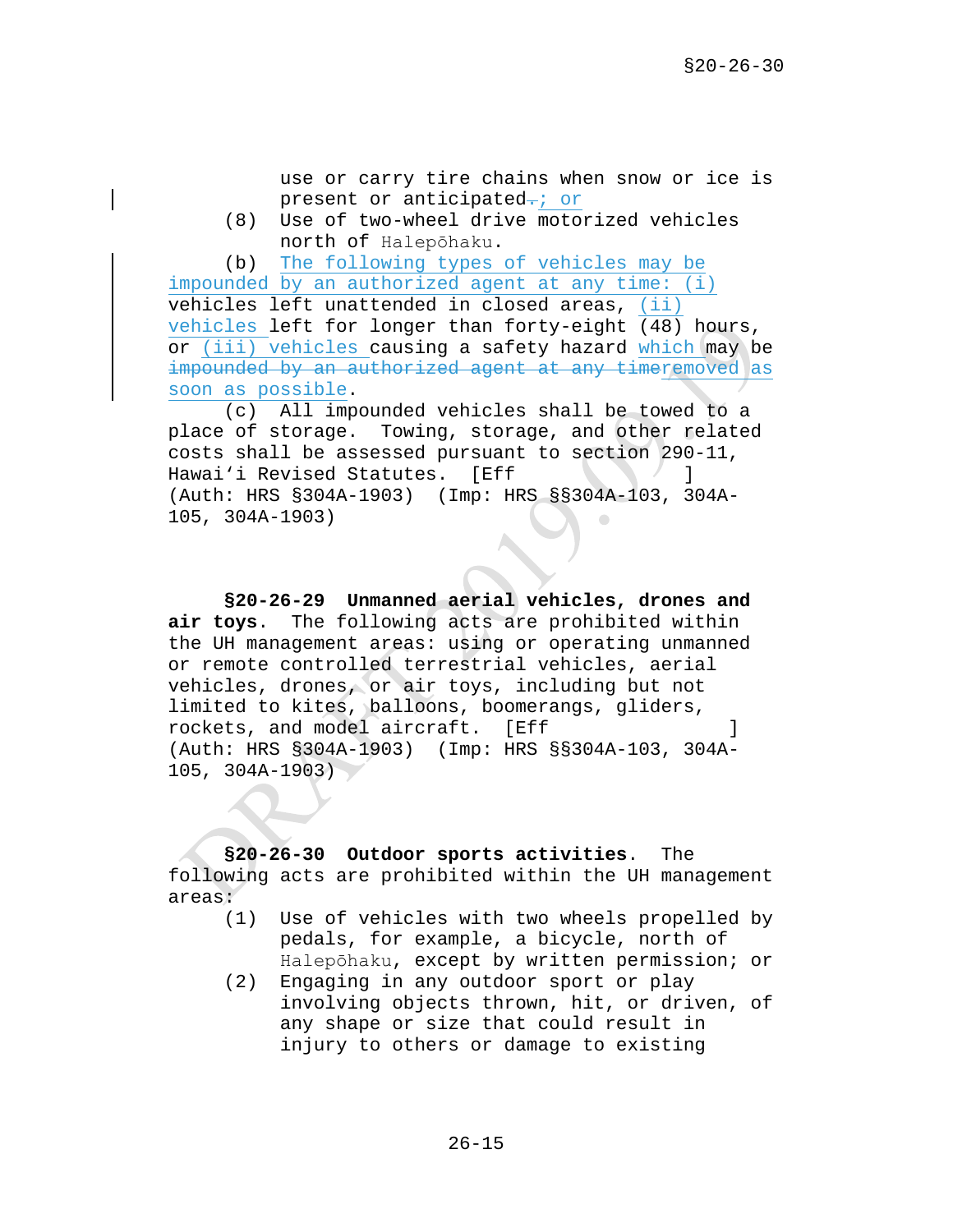structures or equipment, that are likely to be lost or misplaced, or inconsistent with section 20-26-21; or

(3) Formally or informally organized contests, meets, or competitions. [Eff ] (Auth: HRS §304A-1903) (Imp: HRS §§304A-103, 304A-105, 304A-1903)

**§20-26-31 Hazardous materials.** Introducing, using, disposing, releasing, spilling, or transporting any hazardous materials is prohibited within the UH management areas, other than fuel or lubricants contained within a licensed motorized vehicle or as otherwise used in the ordinary course of lawful activities in a manner sanctioned by law and compliant with all applicable legal requirements. [Eff ] (Auth: HRS §304A-1903) (Imp: HRS

§§304A-103, 304A-105, 304A-1903)

**§20-26-32 Animals.** (a) Dogs, cats, and other animals are prohibited within the UH management areas except for hunting dogs when permitted by department of land and natural resources hunting rules and legally authorized service animals when accompanying their handlers.

(b) All dogs used for hunting shall be crated, caged, leashed or otherwise under restrictive control during transportation while in transit at all times, to and from hunting areas in the UH management areas, except under written authorization by the department of land and natural resources for management activities.

(c) Dogs, cats, or other domestic animals will be removed in the interest of public safety and the protection of resources. [Eff [199] (Auth: HRS §304A-1903) (Imp: HRS §§304A-103, 304A-105, 304A-1903)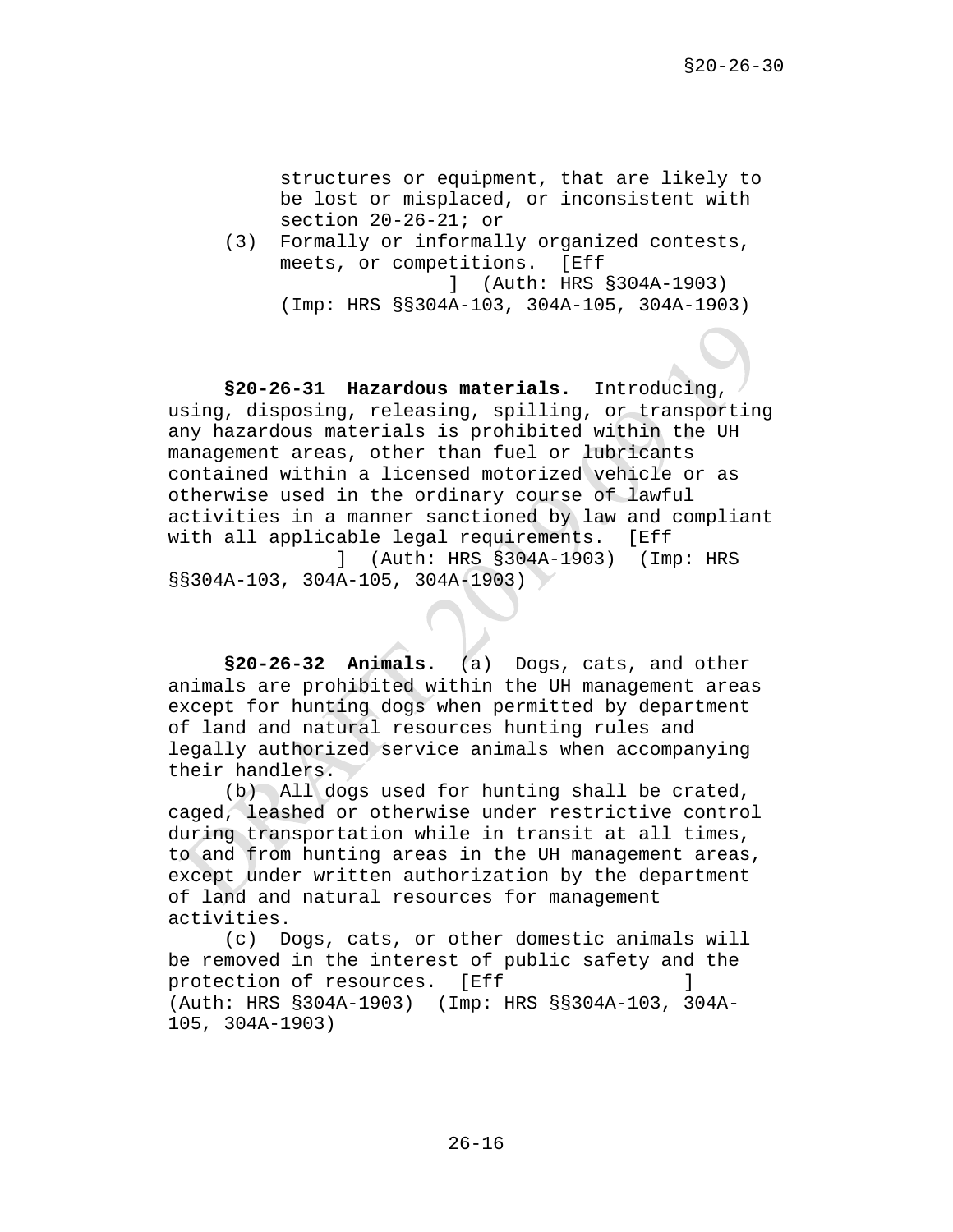**§20-26-33 Audio devices and noise.** Creating noise or sound within UH management areas using public address systems or other audio amplifying devices, or using electric generating plants or other equipment driven by motors or engines, in a manner and at times that create a nuisance is prohibited. [Eff ] (Auth: HRS §304A-1903) (Imp: HRS §§304A-103, 304A-105, 304A-1903)

**§20-26-34 Public safety**. The following acts are prohibited within the UH management areas:

- (1) Disorderly conduct, as defined in section 711-1101, Hawai'i Revised Statutes; or
- (2) Engaging in activities that would obstruct or impede public or vehicular access, or harass visitors to UH management areas, either verbally or with physical contact.<br>[Eff  $\qquad$ ] (Auth: HRS §304A- $]$  (Auth: HRS §304A-1903) (Imp: HRS §§304A-103, 304A-105, 304A-1903)

**§20-26-35 Use of drugs or alcohol.** The following acts are prohibited within the UH management areas:

- (1) Using or possessing narcotics or drugs, except as legally prescribed by a physician, or over-the-counter medication in accordance with applicable law; or
- (2) Using or possessing alcohol in public areas.<br>
[Eff | (Auth: HRS \$304A- $]$  (Auth: HRS §304A-1903) (Imp: HRS §§304A-103, 304A-105, 304A-1903)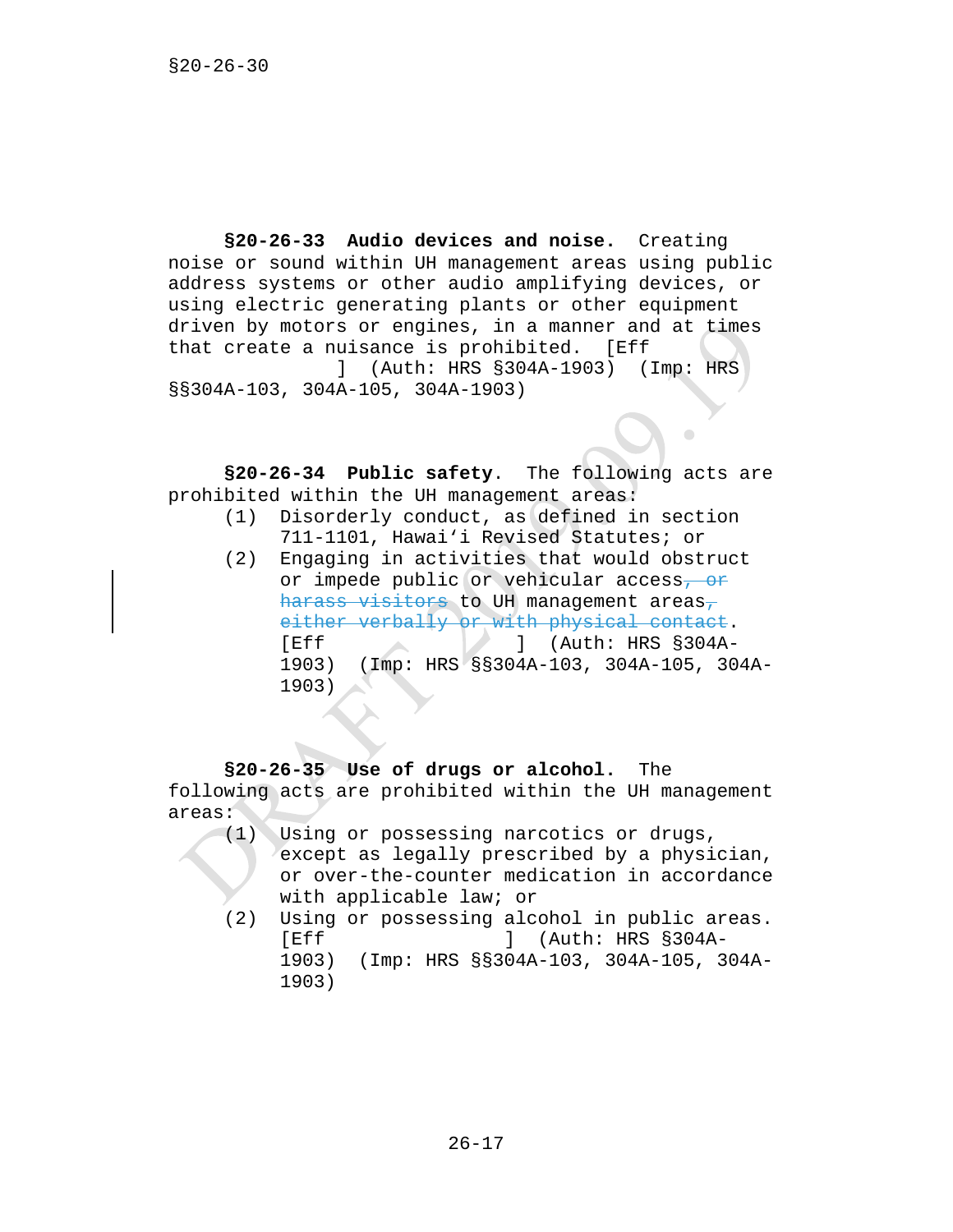**§20-26-36 Use ofSmoking and tobacco use prohibited**. The following acts are prohibited within the UH management areas: Smoking and tobacco use, consistent with Act 160, Session Laws of Hawai'i 2018, section 2.304A-122, Hawai'i Revised Statutes. [Eff ] (Auth: HRS §304A-1903) (Imp: HRS §§304A-103, 304A-105, 304A-122, 304A-1903)

**§20-26-37 Camping.** Camping is prohibited within the UH management areas. [Eff ] (Auth: HRS §304A-1903) (Imp: HRS §§304A-103, 304A-105, 304A-1903)

**§20-26-38 Access.** (a) Roadway access control. Upon approval of the board of land and natural resources, a gate or other access control structure may be installed as set forth in the comprehensive management plan to manage vehicular access to portions of the UH management areas.

(b) Closed areas, road closures or usage limitations.

> (1) The president may close or limit access to all or portions of the UH management areas, when needed for protection from hazardous conditions, including but not limited to inclement weather conditions, construction or maintenance activities on or near the roadway or at observatory sites, transportation of wide, heavy, or otherwise hazardous loads, or roadway congestion. Notice of road closures or usage limitations shall be provided through signage, road blocks, closed gates, or other means reasonably calculated to provide public notice of the location and extent of closure. The road shall remain closed until it is determined the hazardous condition no longer exists.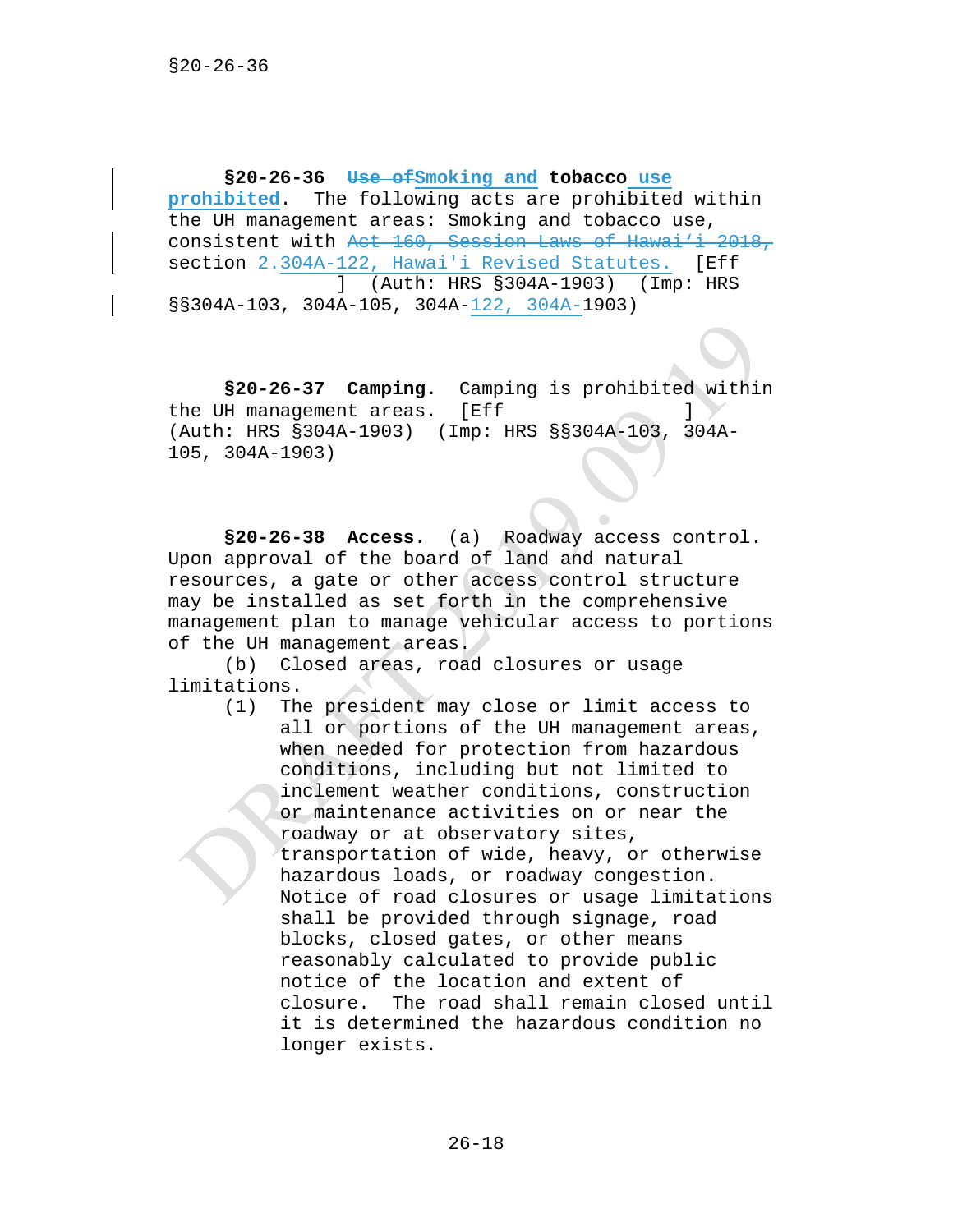- (2) Access by private vehicles may be restricted for public safety and welfare, for the protection of resources, and to reduce congestion. Restrictions may include, but are not limited to, setting a maximum number of private vehicles allowed within the UH management areas at a time, restricting the areas in which private vehicles may operate, or utilizing shuttle vehicles in lieu of private vehicles.
- (3) No person shall operate a vehicle on a closed roadway or in violation of a usage restriction.

(c) Closed areas, public access hours. Public access hours for the UH management areas shall be adopted as set forth in the comprehensive management plan, provided that hunting shall be allowed pursuant to department of land and natural resources hunting rules. All persons shall abide by the officially posted signs designating public access hours.

- (d) Closed areas, management and public safety.<br>(1) The president may close any portion of the
- The president may close any portion of the UH management areas as necessary or appropriate for the protection of the resources of the area or the safety and welfare of persons or property, by posting appropriate signs indicating the extent and scope of closure.
- (2) All persons shall abide by the officially posted signs designating closed areas.

(e) Public access policies and procedures. The president may establish policies and procedures for the implementation of this chapter, which shall be posted on the OMKM website and made available for inspection at its offices upon request. [Eff

 ] (Auth: HRS §304A-1903) (Imp: HRS §§304A-103, 304A-105, 304A-1903)

**§20-26-39 Snow play.** (a) Skiing, snowboarding, sledding and other similar winter or snow sports may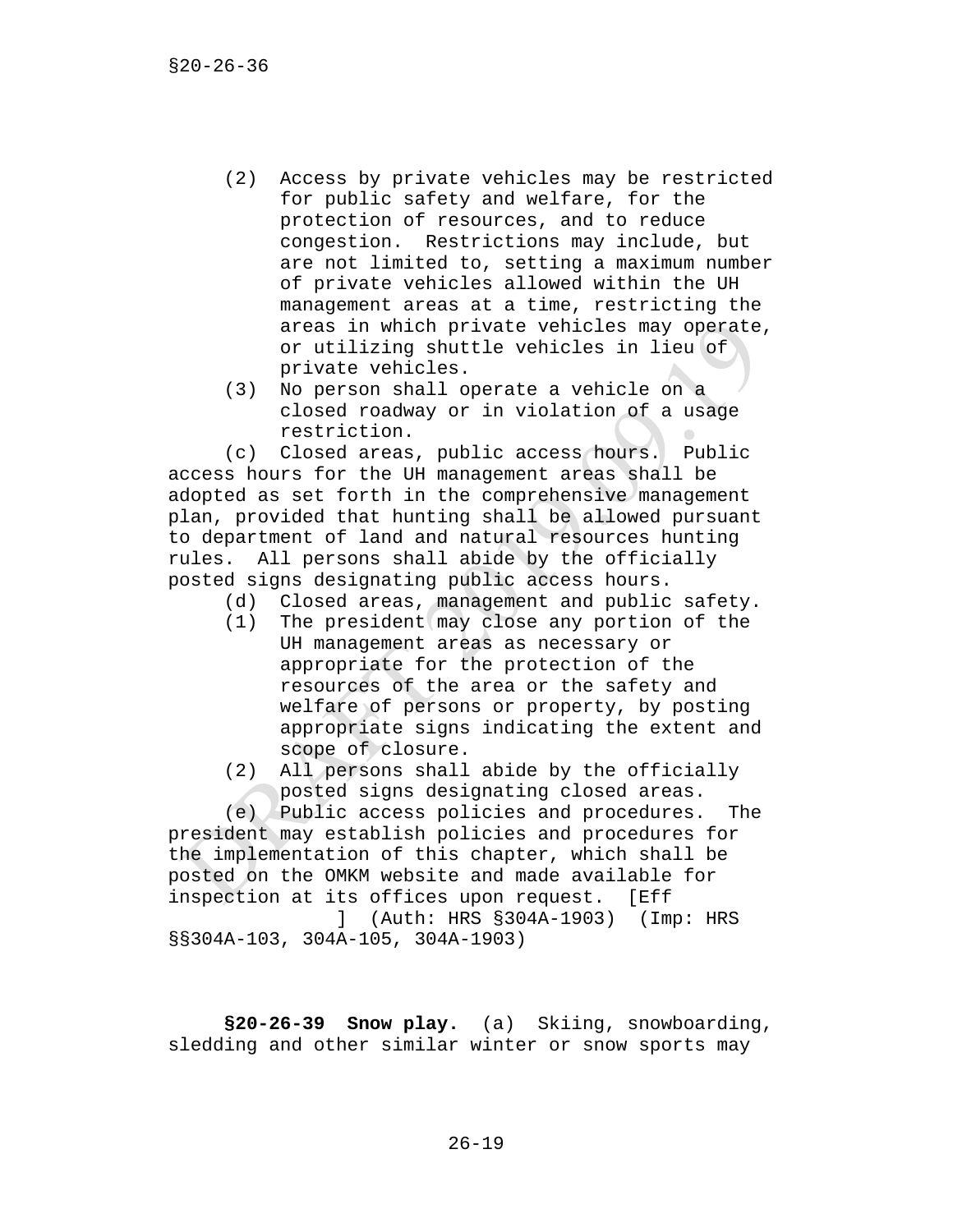be restricted to maintain public safety and welfare, to prevent damage to resources, and to minimize conflicts among visitors.

(b) Skiing, snowboarding, sledding or other forms of snow recreation or snow activities may be prohibited in specific designated zones or areas in order to maintain public safety and welfare, and protect resources.

(c) Formally or informally organized contests, meets, or competitions, snow play tours, or other similar events for skiing, snowboarding, sledding or other forms of snow recreation or snow activities are prohibited.

(d) Operating a snowmobile, an all-terrain vehicle, or other motorized vehicle used for snow recreation is prohibited anywhere in the UH management areas.

(e) Towing persons on skis, sleds, or other sliding devices by any motorized vehicle is<br>prohibited. [Eff ] (Auth: I prohibited. [Eff ] (Auth: HRS §304A-1903) (Imp: HRS §§304A-103, 304A-105, 304A-1903)

**§20-26-40 Scattering of cremated remains**. The scattering of cremated human remains is allowed within the UH management areas, consistent with this chapter and policies and procedures established by the<br>president. [Eff ] (Auth: HRS §  $j$  (Auth: HRS §304A-1903) (Imp: HRS §§304A-103, 304A-105, 304A-1903)

**§20-26-41 Interference with government function.** The following acts are prohibited within the UH management areas:<br>(1) Threate

- (1) Threatening, resisting, intimidating, or intentionally interfering with an authorized agent or law enforcement officer engaged in the performance of his or her official duties under this chapter;
- (2) Disobeying or refusing to heed the lawful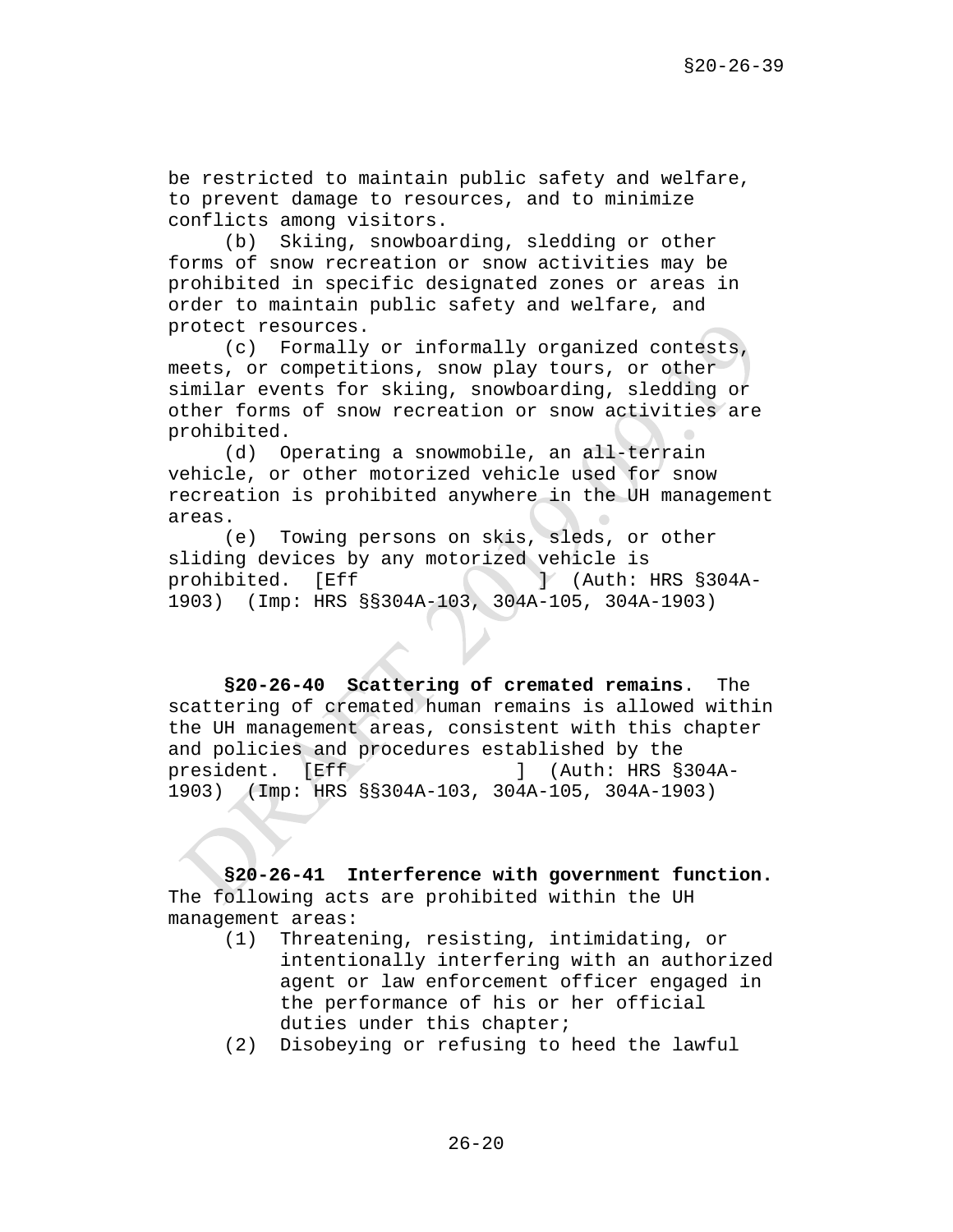instructions or orders of an authorized agent or law enforcement officer in the performance of his or her official duties to manage public access and movement, to maintain public safety and welfare, or to protect resources;

- (3) Knowingly giving a false or fictitious report or other false information: (A) To a person investigating an accident
	- or violation of these rules, or
	- (B) In an application for a permit; or
- (4) Knowingly giving a false report for the purpose of misleading an authorized agent or law enforcement officer in the conduct of their official duties, or making a false report that causes a response by an authorized agent or law enforcement officer to a fictitious event. [Eff **]** (Auth: HRS §304A-1903) (Imp: HRS §§304A-103, 304A-105, 304A-1903)

**§20-26-42 Compliance with laws.** All persons entering the boundaries of the UH management areas shall comply with all federal, state, and county laws,<br>ordinances, and rules. [Eff [11] (Auth: ordinances, and rules. [Eff HRS §304A-1903) (Imp: HRS §§304A-103, 304A-1903)

**§§20-26-43 to 20-26-50 (Reserved).**

SUBCHAPTER 3

COMMERCIAL ACTIVITIES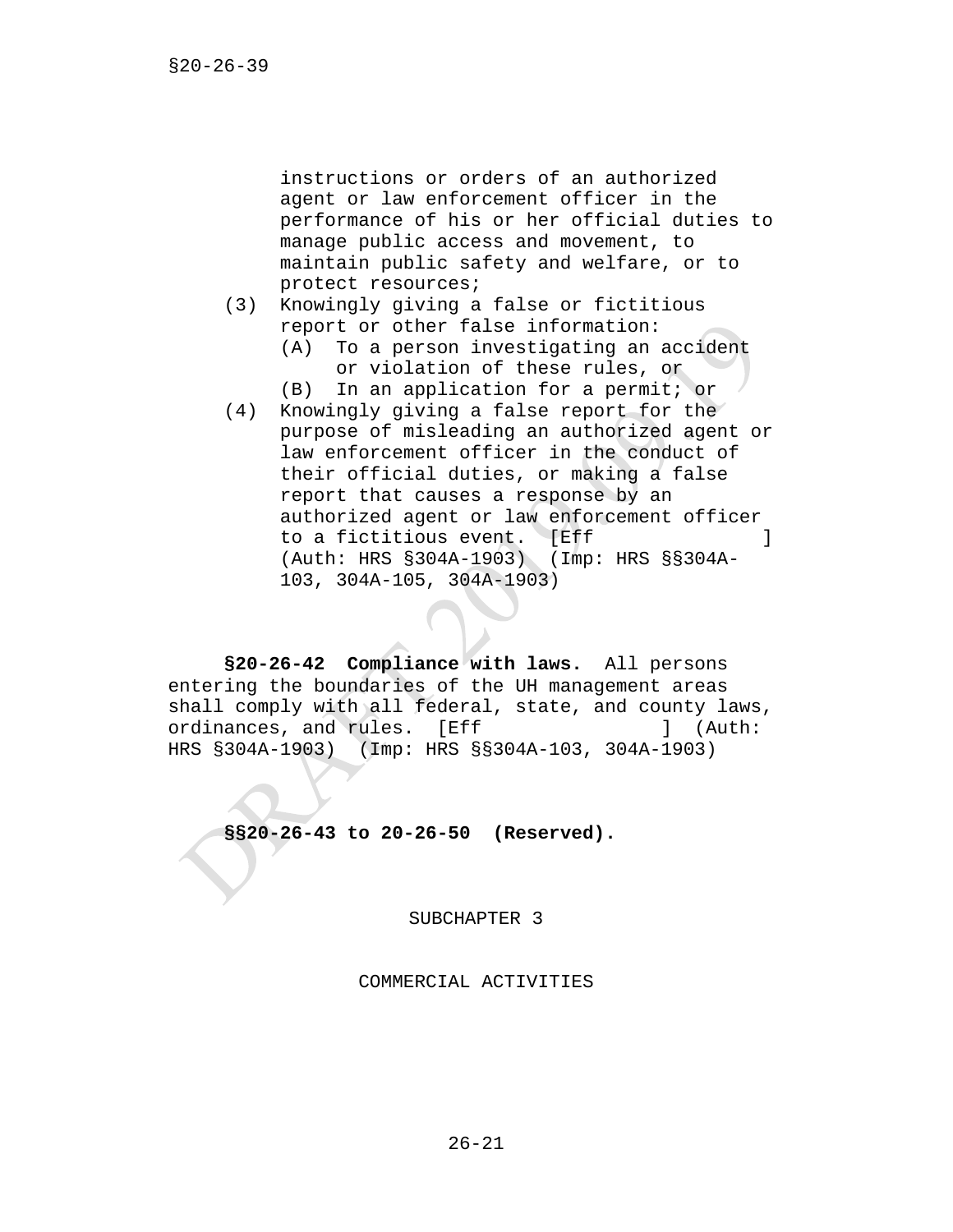### **§20-26-51 Commercial activities generally.** Soliciting or engaging in commercial activities of any kind within the UH management areas without a written<br>permit is prohibited. [Eff [11] (Auth: permit is prohibited. [Eff  $\qquad$ ] HRS §304A-1903) (Imp: HRS §§304A-103, 304A-105, 304A-1903, 304A-1904)

**§20-26-52 Selling, advertising, and solicitation.** (a) Selling of goods of any nature is prohibited within the UH management areas.

(b) Posting or distribution of commercial notices or advertising material of any nature, or soliciting the purchase or sale of goods or services, including but not limited to transportation, is prohibited within the UH management areas.

(c) Any commercial notice or advertising material soliciting the purchase or sale of goods or services for a commercial activity that has received a permit pursuant to these rules, including but not limited to transportation, shall conspicuously provide the permit number and the name of the permittee to whom the permit is issued. [Eff (Auth: HRS §304A-1903) (Imp: §§304A-103, 304A-105, 304A-1903).

**§§20-26-53 to 20-26-60 (Reserved).**

SUBCHAPTER 4

PERMITS AND REGISTRATION FOR PUBLIC AND COMMERCIAL ACTIVITIES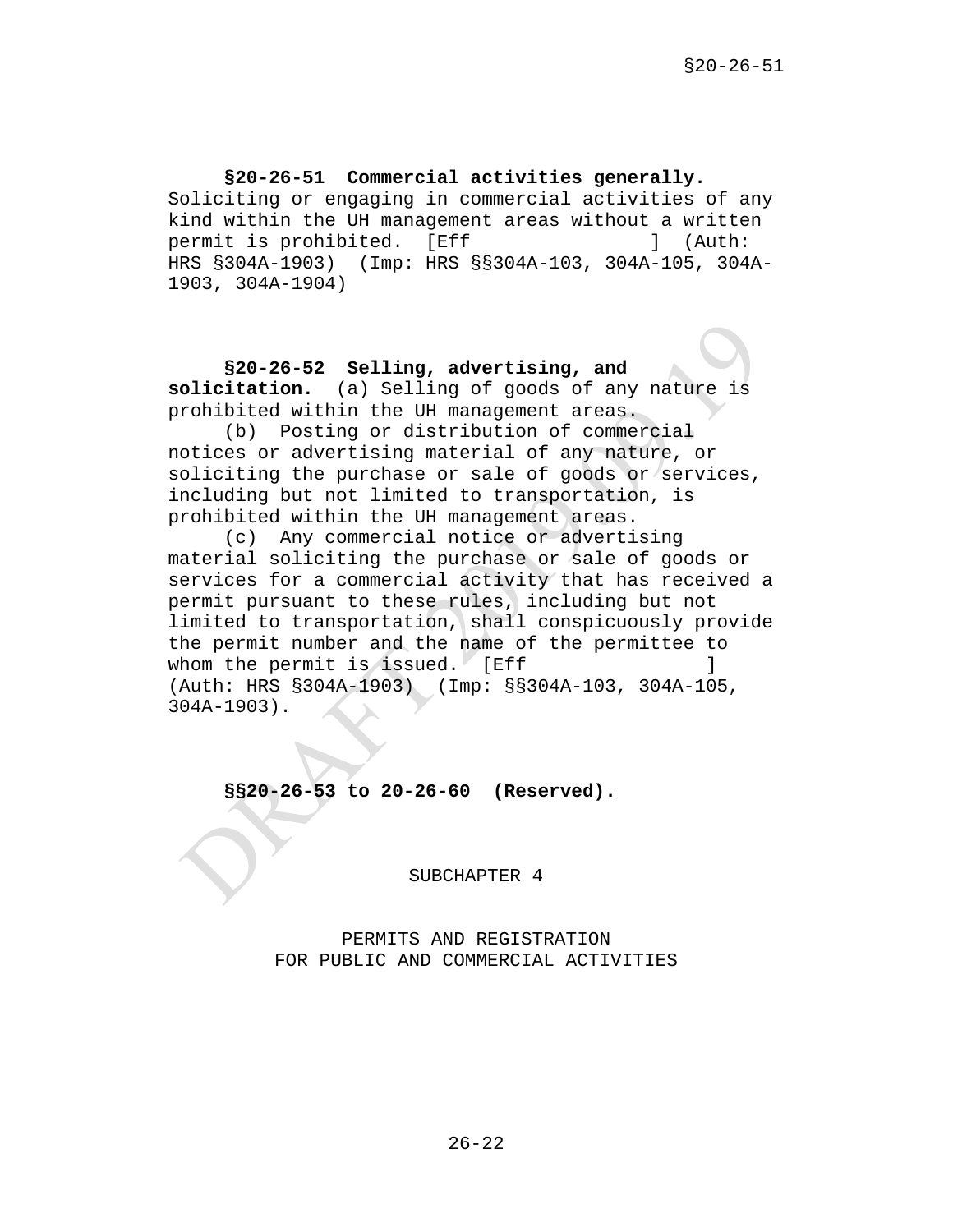**§20-26-61 General provisions.** (a) The president may issue the following types of permits:<br>(1) Research activities not otherwi

- Research activities not otherwise permitted by, or excluded from, these rules;
	- (2) Special use;
	- (3) Commercial tour activity; and
	- (4) Commercial film and recordings.

(b) All permits shall be subject to the following provisions:

- (1) Permits may be suspended, canceled, revoked or terminated at any time upon violation of these rules or any conditions of the permit, which may include failure to comply with applicable federal, state, or county statutes, ordinances, and rules; or for public safety reasons arising from weather or other natural or human-created conditions in the UH management areas.
- (2) Permits are not transferable.
- (3) Persons to which permits are issued shall be responsible for compliance with all conditions stipulated in the permit.
- (4) All payments of fees and charges, as established under section 20-26-6, shall be in U.S. funds, and by cash, check, cashier's check, certified check, postal money order, bank money order, or other methods approved by the president, provided that personal or business checks may be used to pay for activities that will occur thirty (30) or more days after the date of payment. (5) Permits shall be subject to such other
	- procedures, terms, and conditions as may be established from time to time by the president to carry out the provisions of chapter 304A, Hawai'i Revised Statutes, this chapter, or any applicable federal, state, or county statute, ordinance, or rule. Conditions may include, but are not limited to, restricting access to certain areas for public safety, requiring execution of a liability waiver, setting protocols for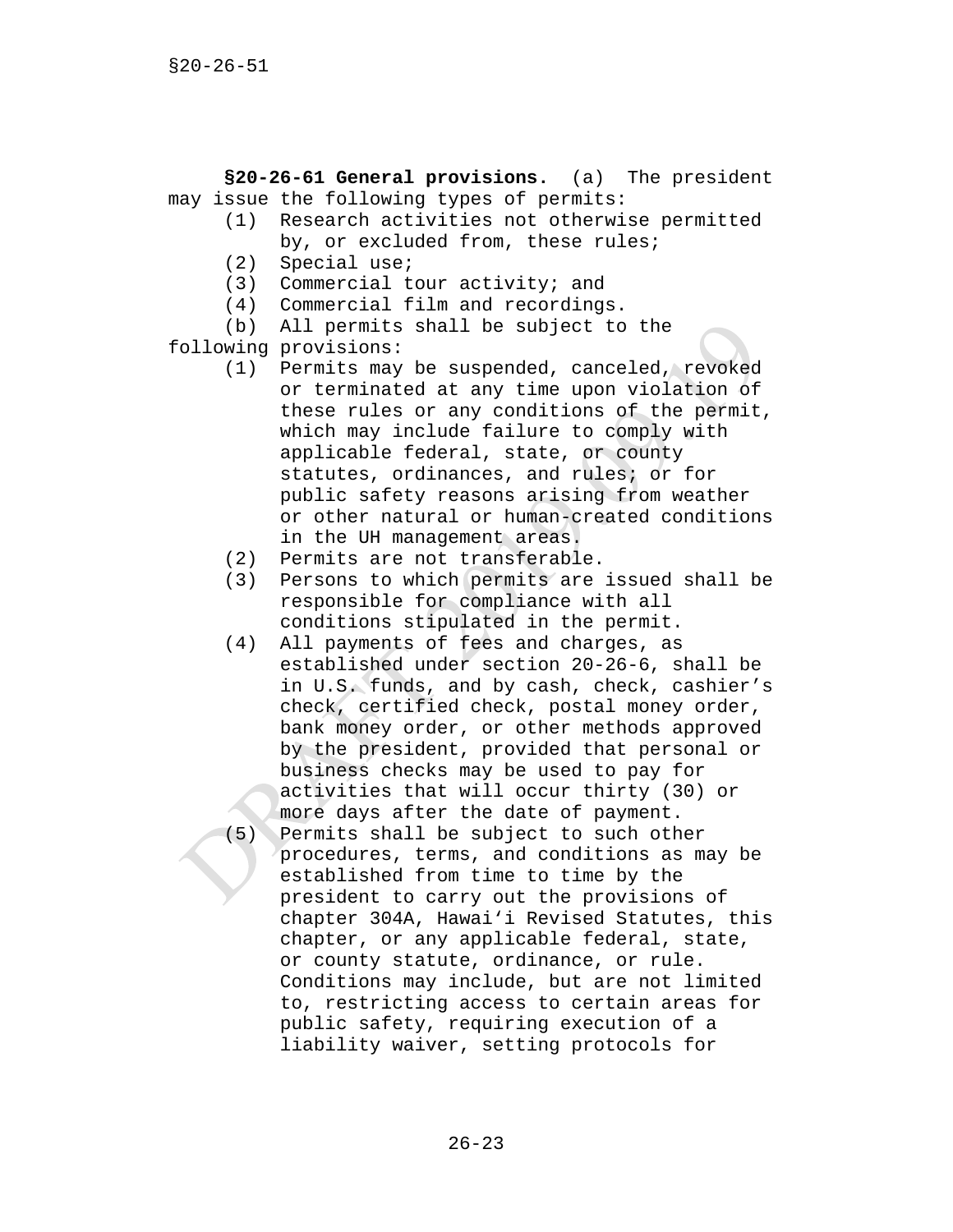invasive species prevention, requiring compliance with protocols to prevent the accidental introduction of non-native species, or designating approved transportation methods.

- (6) All permittees shall, upon request, show the permit to an authorized agent, law enforcement officer, or the president to manage and regulate public and commercial activities within the UH management areas.
- (7) Permits shall not create a property interest in favor of the permittee.
- (8) Persons crossing UH management areas to access the adjacent Mauna Kea Ice Age Natural Area Reserve or Mauna Kea Forest Reserve, shall obtain a permit from the department of land and natural resources, if required, and make said permit available for an authorized agent, law enforcement officer, or the president's inspection upon request.

(c) Permit applications shall be submitted in the form prescribed by the president. The president may determine numbers of permits to be issued based on consideration of impacts of permitted activities on resources, and public safety and welfare.

(d) Permits may be canceled or terminated at any time without advance notice when:

- (1) A state of emergency is declared by the Governor or other proper authority;
- (2) Natural or civil disturbances occur or threaten to occur, including but not limited to, tsunamis, floods, earthquakes, storms, riots, and demonstrations;
- (3) The permittee violates permit conditions or provisions of this chapter;
- (4) The permitted activity damages or threatens serious damage to the integrity of the resources of the UH management areas or threatens the safety of the permittee or the general public;
- (5) Fees are not paid when required; or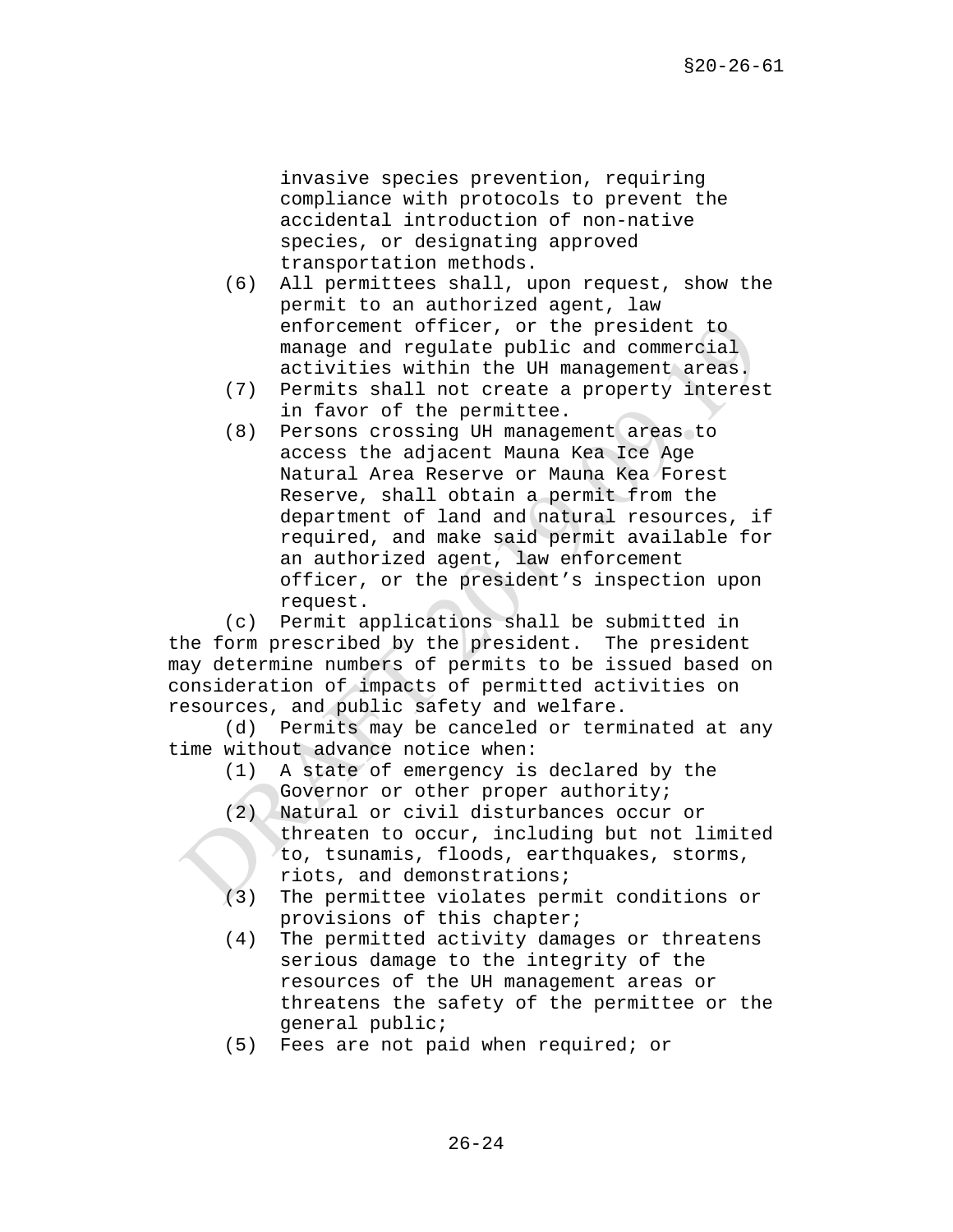(6) Applicant's prior record or conduct within the UH management areas are contrary to university or department of land and natural resources' policy to protect the resources of the UH management areas, including but not limited to failure to pay fines issued under this chapter.

(e) The president may impose fines for failure to comply with the terms of a permit as provided in section 20-26-73.

(f) The department of land and natural resources is not required to obtain permits under this chapter, provided that the department of land and natural resources consults with the president on its<br>activities. [Eff ] (Auth: H] [Eff ] (Auth: HRS §304A-1903) (Imp: HRS §§304A-103, 304A-1903)

 $\sim$ 

**§20-26-62 Group use registration.** (a) Any group larger than ten (10) members shall be required to register with the president.

(b) A registration form provided by the president for group use shall at minimum, include the following requested information from the person responsible for the group activity:

- (1) Name of person responsible for the group;<br>(2) Approximate size of the group;
- Approximate size of the group;
- (3) Date, time, and duration of the group activity;
- (4) Location of the group activity;
- (5) Certification that group participants have read and understand this chapter; and
- (6) Depending on the potential impactimpacts to natural, cultural, archeological, historic, or scientific resources, proof of insurance and indemnification of the university.

(c) The registration form shall be submitted to the president at least fifteen (15) calendar days in advance of the date the group activity is to occur.

(d) All individuals under eighteen (18) years of age shall be under the direct supervision of one (1)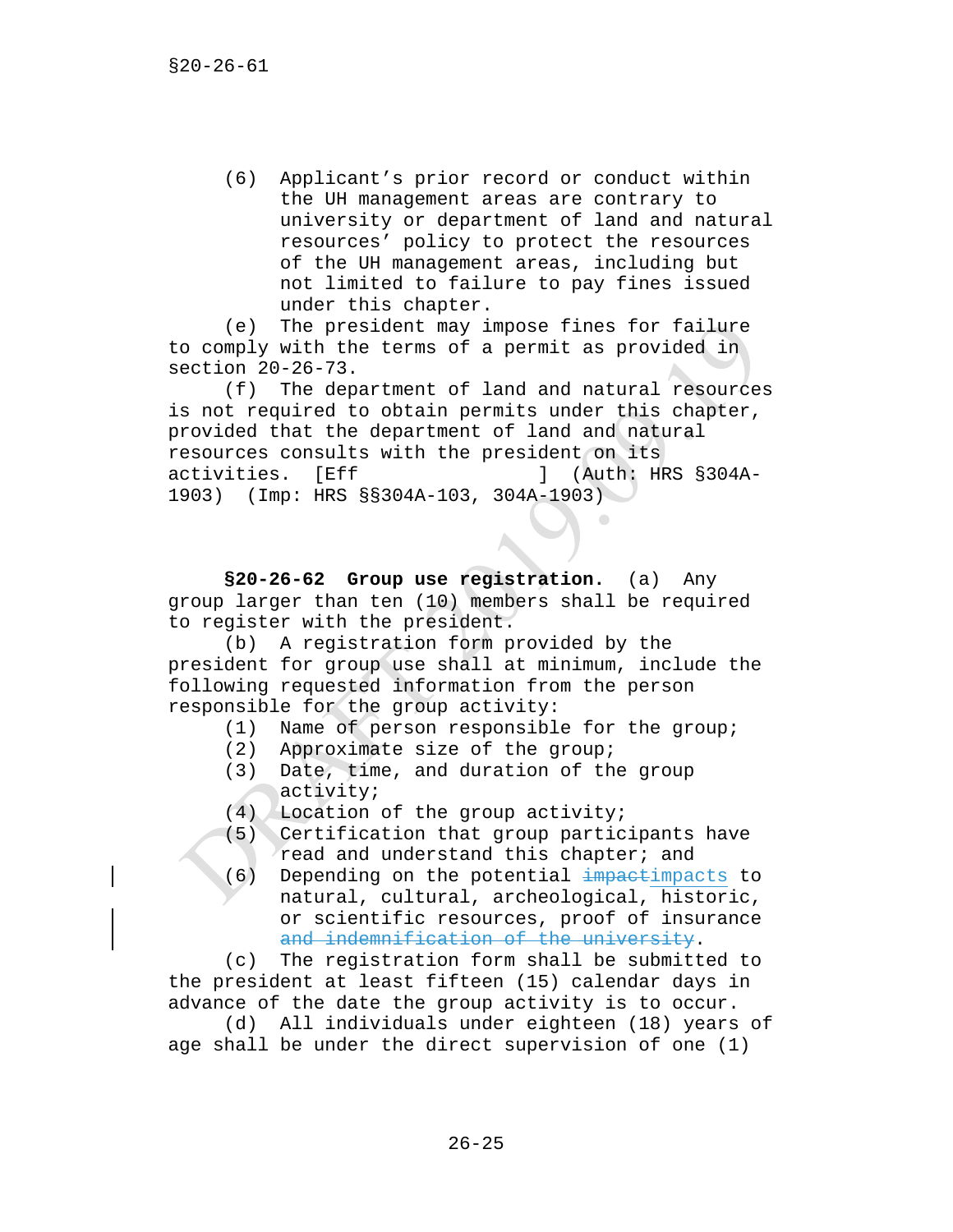adult for every ten (10) minors during daylight hours and one (1) adult for every five (5) minors for night hours.

(e) If a registration form is not submitted or the person responsible provides false information on the registration form, participants may be barred from the event or asked to leave UH management areas. [Eff ] (Auth: HRS §304A-1903) (Imp: HRS §§304A-103, 304A-105, 304A-1903)

**§20-26-63 Research permits.** (a) Research permits may be issued to engage in activities for scientific, educational, or management purposes, that may otherwise be prohibited by this chapter.

(b) Applications for research permits shall adequately describe the planned research activity, including but not limited to the scope, duration, and location of the research and shall be submitted at least one hundred twenty (120) calendar days in advance of the date the permit is to be in effect.

(c) Applications for research permits shall be evaluated for duplication with existing or previously approved research, for compatibility with the functions and purpose of the UH management areas, for consistency with existing approved management plans; for the potential effect on the surrounding resources, the existing facilities, and the public's use of the UH management areas; for compatibility with existing approved uses; and for the applicant's prior record of non-compliance with permit conditions, or of violations. Additional information may be required from the applicant to make this evaluation. Failure to provide additional information when requested may be grounds for permit denial.

(d) Fees shall be assessed in accordance with section 20-26-6, and additional terms and conditions necessary to protect the resources of the UH management areas and to protect safety and welfare may<br>be imposed. [Eff ] (Auth: HRS §304A- $J$  (Auth: HRS §304A-1903) (Imp: HRS §§304A-103, 304A-105, 304A-1903)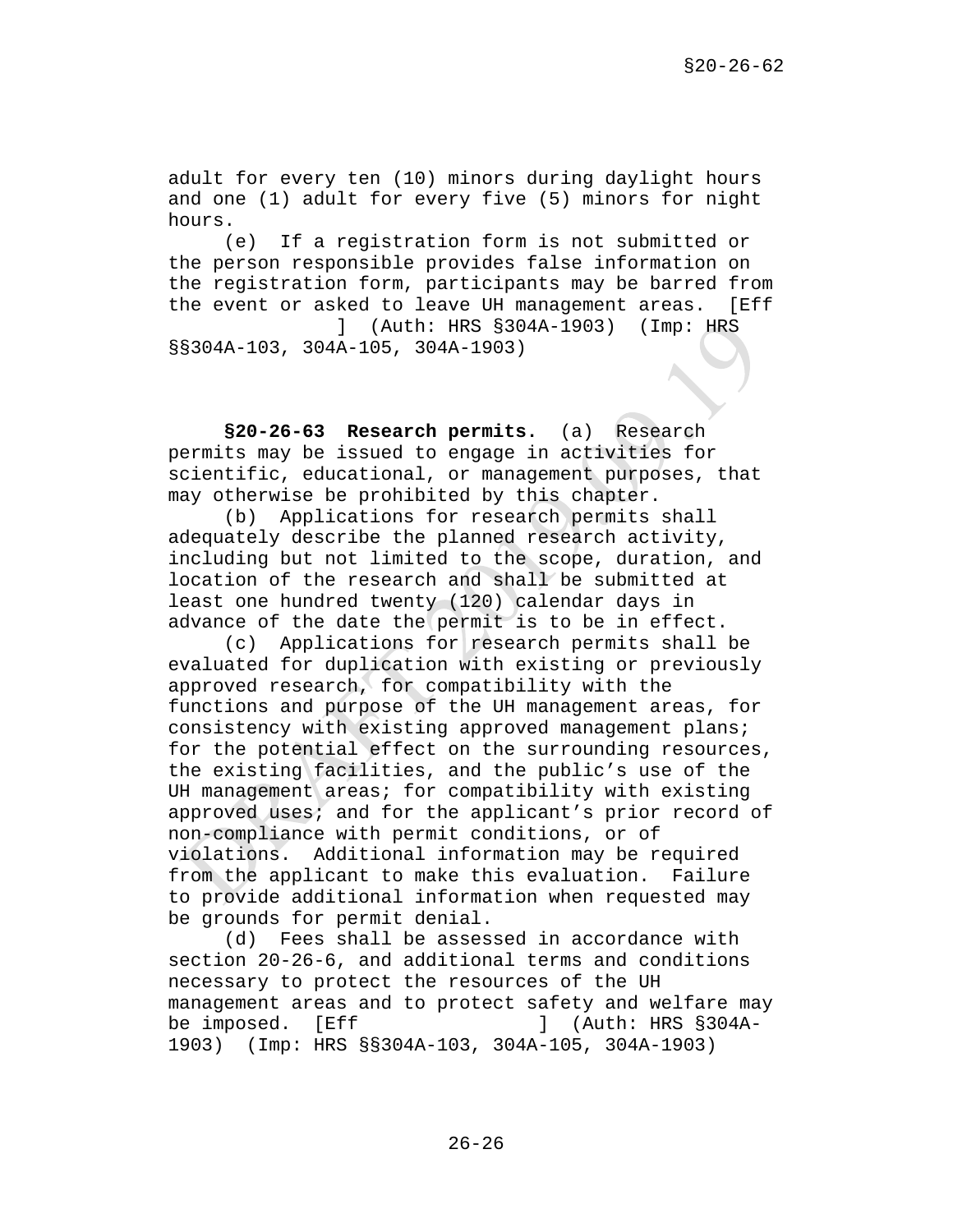**§20-26-64 Special use permits.** (a) Special use permits may be issued to engage in activities otherwise prohibited by this chapter.

(b) Special uses are all types of uses, other than registered groups, research, commercial tour activities, and commercial film and recordings which are considered compatible with the functions and purpose of the UH management areas and are consistent with the approved management plans for the UH management areas.

(c) Applications for special use permits shall adequately describe the planned use, including but not limited to the scope, duration, and location of the activity, and shall be submitted at least forty-five (45) calendar days in advance of the date the permit is to be in effect.

(d) Each special use permit application shall be evaluated on its own merits for compatibility with the functions and purpose of the UH management areas, for consistency with existing approved management plans; for the potential effect on the surrounding resources, the existing facilities, and the public's use of the UH management areas; for compatibility with existing approved uses; for compatibility with scheduled or ongoing construction, repairs, or maintenance activities; and for the applicant's prior record of non-compliance with permit conditions, or of violations. Additional information may be required from the applicant to make this evaluation. Failure to provide additional information when requested may be grounds for permit denial.

(e) Fees shall be assessed in accordance with section 20-26-6, and additional terms and conditions necessary to protect the resources of the UH management areas and to protect safety and welfare may<br>be imposed. [Eff ] (Auth: HRS §304A- $\vert$  (Auth: HRS §304A-1903) (Imp: HRS §§304A-103, 304A-105, 304A-1903)

**§20-26-65 Commercial tour activity permits.** (a) Commercial tour activity permits for conducting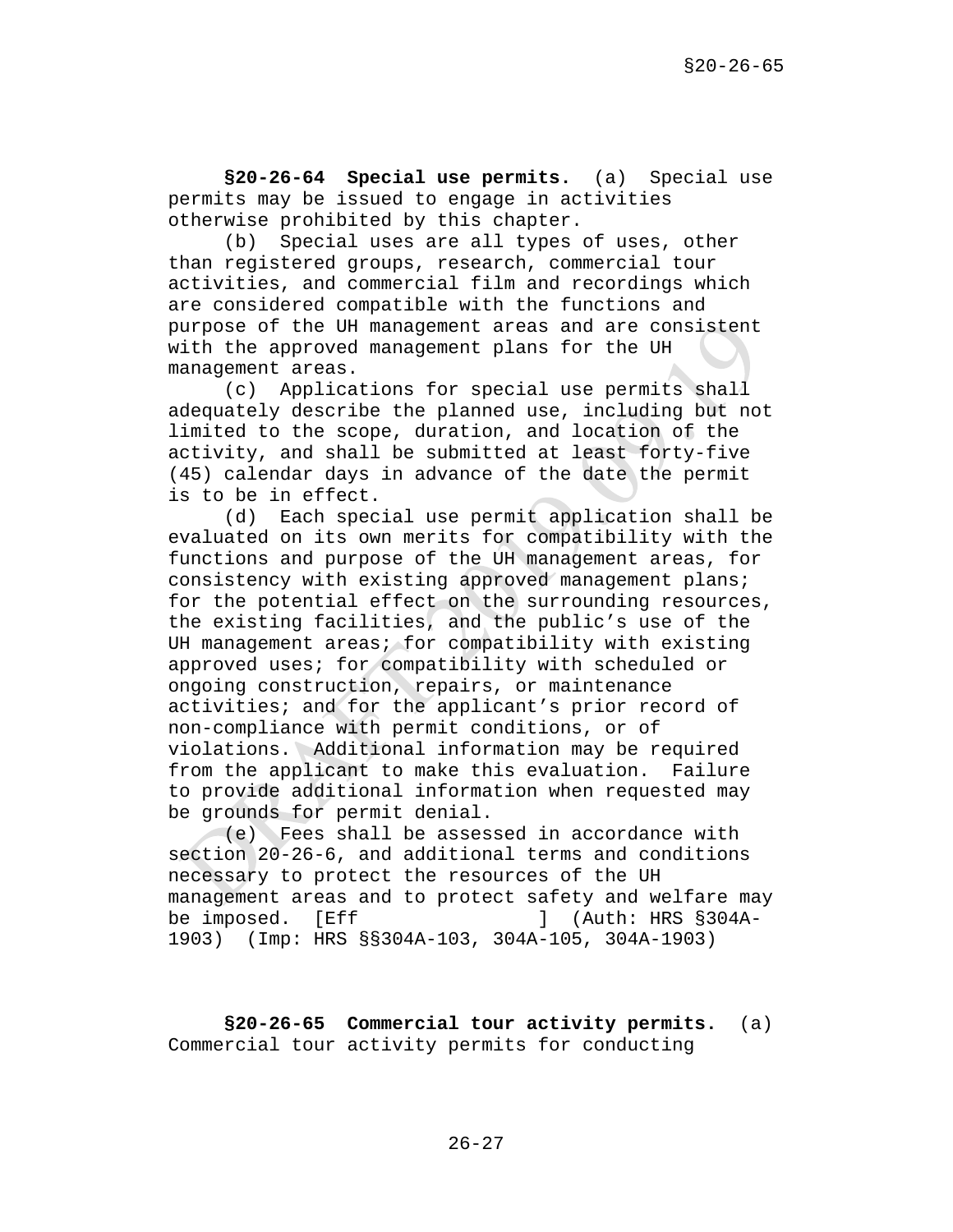commercial tours or transporting passengers for hire within the UH management areas may be issued by the president.<br>(b)

Permits for commercial tours or passenger transportation for hire may be issued pursuant to subsection (c), and under such terms and conditions as shall be determined by the president to carry out the provisions of chapter 304A, Hawai'i Revised Statutes, this chapter, or any applicable federal, state, or county statute, ordinance, or rule.

(c) Each permit application shall be evaluated on its own merits for compatibility with the functions and purpose of UH management areas; for consistency with existing approved management plans; for the potential effect on the surrounding resources, the existing facilities and infrastructure, and the public's use of the UH management areas; for compatibility with existing approved uses; for compatibility with scheduled or ongoing construction, repairs, or maintenance activities; and for the applicant's prior record of non-compliance with permit conditions, or of violations. In addition, each permit application shall also be evaluated for the quality of the educational aspects of the activity, the comprehensiveness of planned staff training, the inclusion of safety protocols, and the extent to which additional practices are incorporated to ensure customer and public safety and welfare and to protect the resources of the UH management areas. Additional information may be required from the applicant to make this evaluation. Failure to provide additional information when requested may be grounds for permit denial.<br> $(d)$ 

The president shall establish a number of available permits under this section. If qualified applications outnumber available permits, the permits shall be allocated by drawing or lottery.

(e) The president may elect to manage commercial tour activities through issuance of one (1) or more concession agreements in lieu of, or in addition to, commercial tour activity permits. Any such concession agreements shall be consistent with these rules and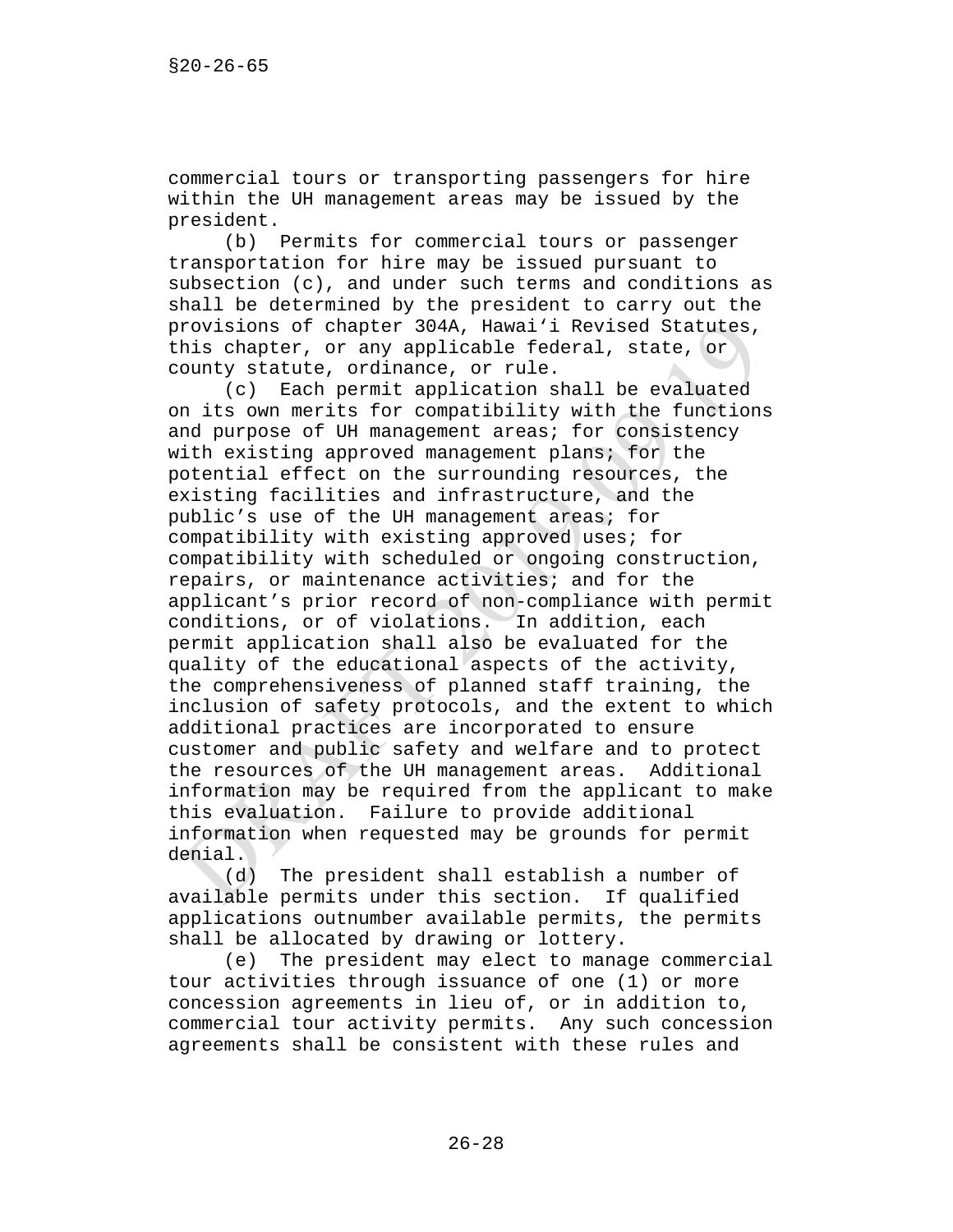applicable law.

(f) The president may enter into an agreement with another public agency to manage commercial tour activities and transportation of passengers for hire within the UH management areas, on such terms and conditions deemed appropriate, which shall be consistent with these rules and applicable law. Such an agreement may be in lieu of, or in addition to, written permits or concession agreements for such purposes.

(g) Fees shall be assessed in accordance with section 20-26-6 and additional terms and conditions necessary or appropriate to reduce congestion, protect the resources of the UH management areas and protect safety and welfare may be imposed, including but not limited to insurance and licensing requirements, and loading restrictions.

(h) Commercial tour activity permits in force as of the effective date of these rules shall remain in effect through their stated expiration dates or such earlier termination date as may apply in accordance with their terms. Upon expiration, any future application shall be submitted in accordance with these rules. [Eff ] (Auth: HRS §304A-1903) (Imp: HRS §§304A-103, 304A-105, 304A-1903)

**§20-26-66 Commercial film and recordings.** (a) Use for commercial purposes of video, digital, film, still photography, or any other visual and audio recordings taken within the UH management areas is prohibited without a written permit issued by the Hawai'i film office of the department of business, economic development and tourism.

(b) The president shall review all permit applications involving the UH management areas that are submitted to the Hawai'i film office of the department of business, economic development and tourism. The president shall recommend approval or denial of each permit application, may require specific conditions, and may request fees, insurance,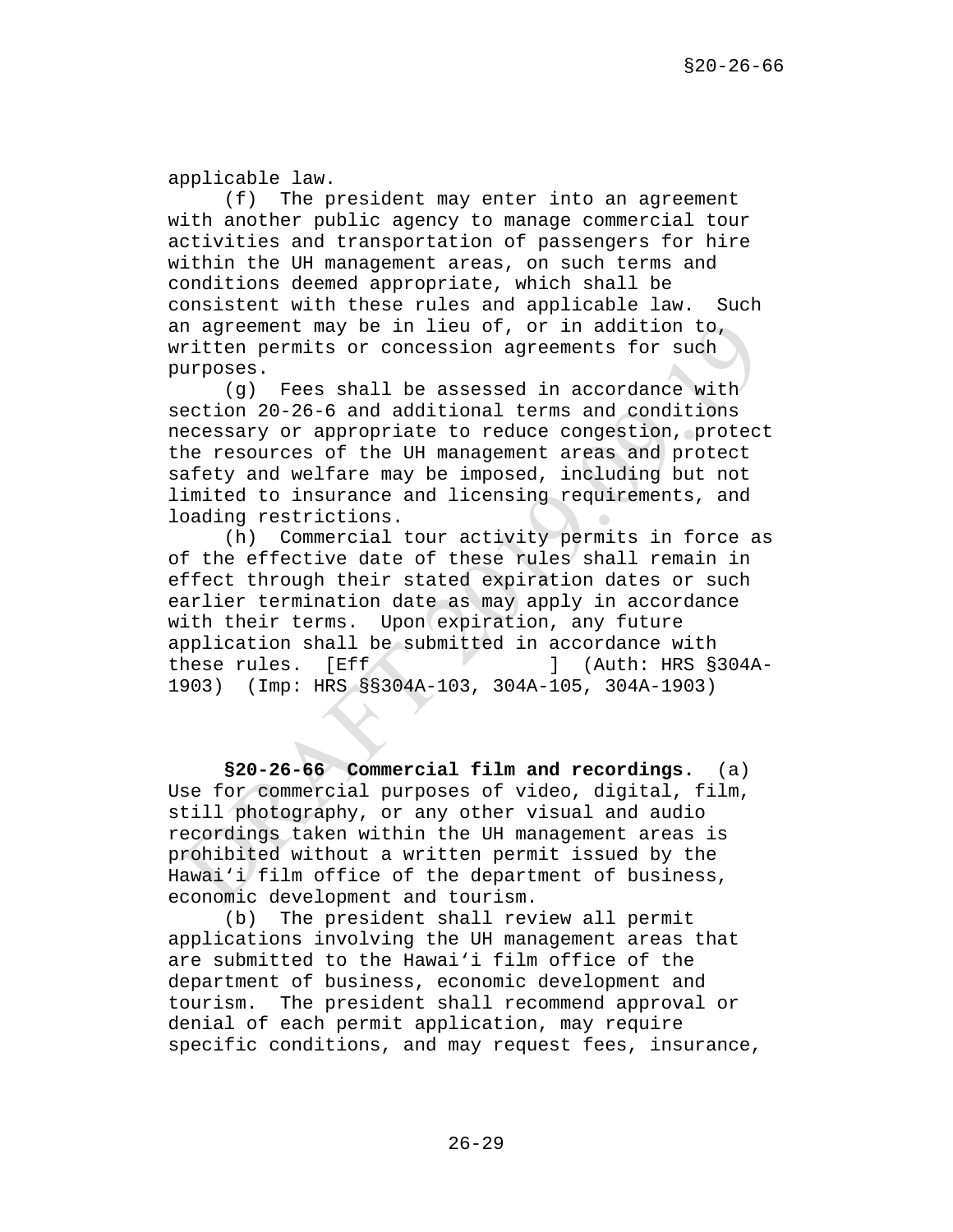performance bonds, or deposits to cover administrative and personnel expenses or potential damages to resources associated with the proposed activity. [Eff ] (Auth: HRS §304A-1903) (Imp: HRS §§304A-103, 304A-105, 304A-1903)

**§20-26-67 Period of validity and renewal of permit.** (a) Permits shall be valid for the term set forth therein, as established the president. Upon expiration of the stated term, the permit and all rights of the permittee thereunder shall automatically terminate.

(b) No permit shall be renewed unless the permittee has submitted a timely application to renew the permit, all the conditions or covenants of the original permit, including but not limited to the requirement of prompt payment of fees or charges, have been met, and the rules governing the UH management areas have been fully complied with.

(c) The renewal of an existing permit is discretionary, and applications for renewal of an existing permit shall be evaluated by the criteria provided in these rules for the issuance of new<br>permits. [Eff [11] (Auth: HRS \$30]  $j$  (Auth: HRS §304A-1903) (Imp: HRS §§304A-103, 304A-105, 304A-1903)

**§§20-26-68 to 20-26-70 (Reserved).**

SUBCHAPTER 5

ADMINISTRATION AND ENFORCEMENT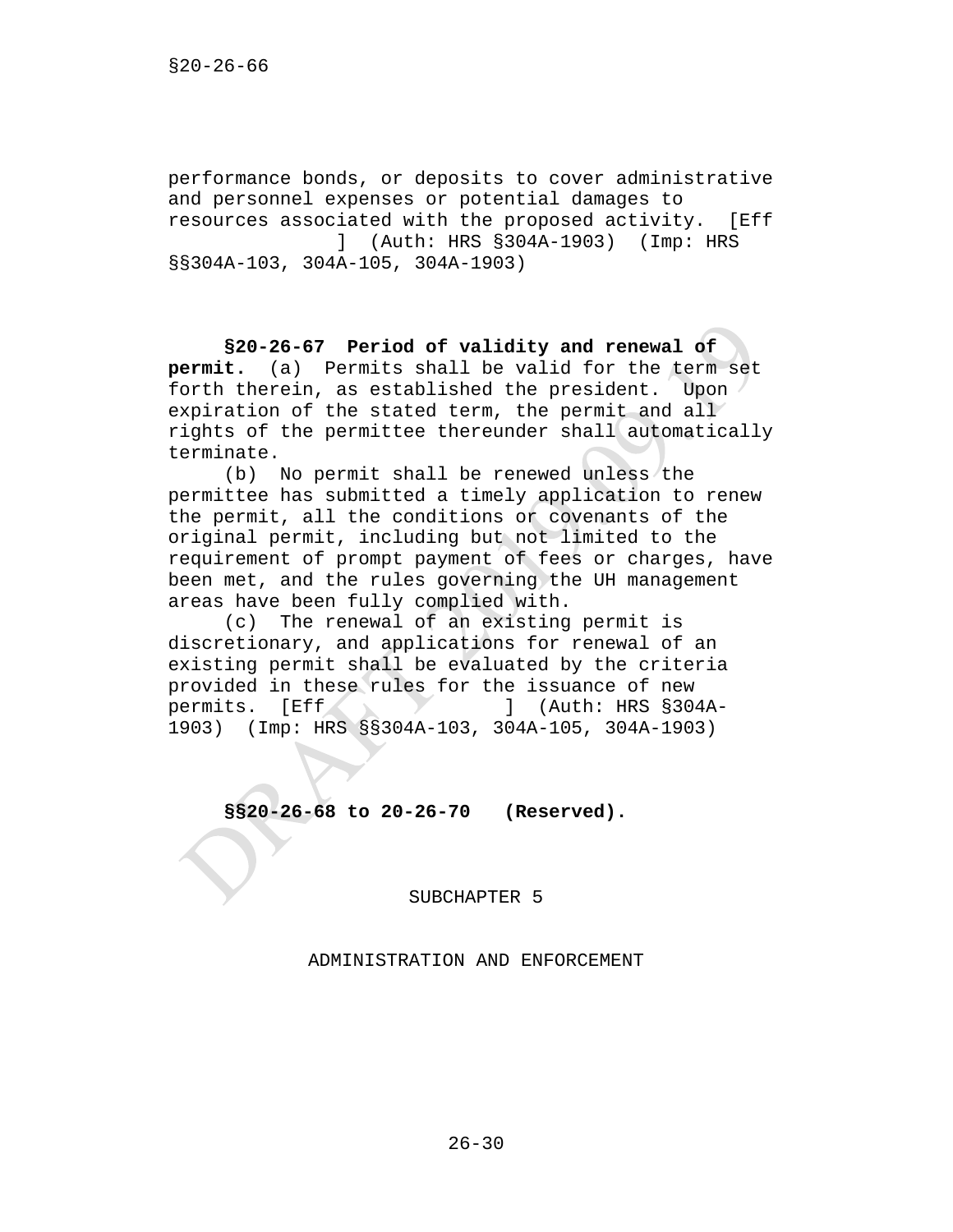**§20-26-71 Purpose of subchapter; statement of policy.** This subchapter shall govern the university's practices and procedures relating to the administrative proceedings for civil violations of these rules and the assessment of administrative sanctions for such violations. This subchapter shall effectuate and carry out the purposes and policies of section 304A-1903, Hawai'i Revised Statutes, and shall be construed and interpreted in the manner most favorable to the promotion of justice, expeditious processing, and cost-effective resolution in every<br>case involved. [Eff ] (Auth: HRS case involved. [Eff ] §304A-1903) (Imp: HRS §§304A-103, 304A-105, 304A-1903, 304A-1904)

**§20-26-72 Applicability.** (a) This subchapter shall apply to violations of this chapter and permits issued under this chapter.

(b) Any criminal prosecution against a person shall not preclude the university from imposing administrative sanctions pursuant to this subchapter against the same person for any civil violation committed in the same course of conduct.

(c) Any administrative proceeding against a person under this subchapter shall not preclude the state from pursuing a separate criminal prosecution against the same person for a criminal offense committed in the same course of conduct, or any collateral proceeding before the department of land and natural resources. [Eff ] (Auth: HRS §304A-1903) (Imp: HRS §§304A-103, 304A-105, 304A-1903, 304A-1904)

**§20-26-73 Violations, penalties, costs, administrative fines, sanctions, and collection.** (a) An authorized agent, law enforcement officer, or the president shall impose one or more of the following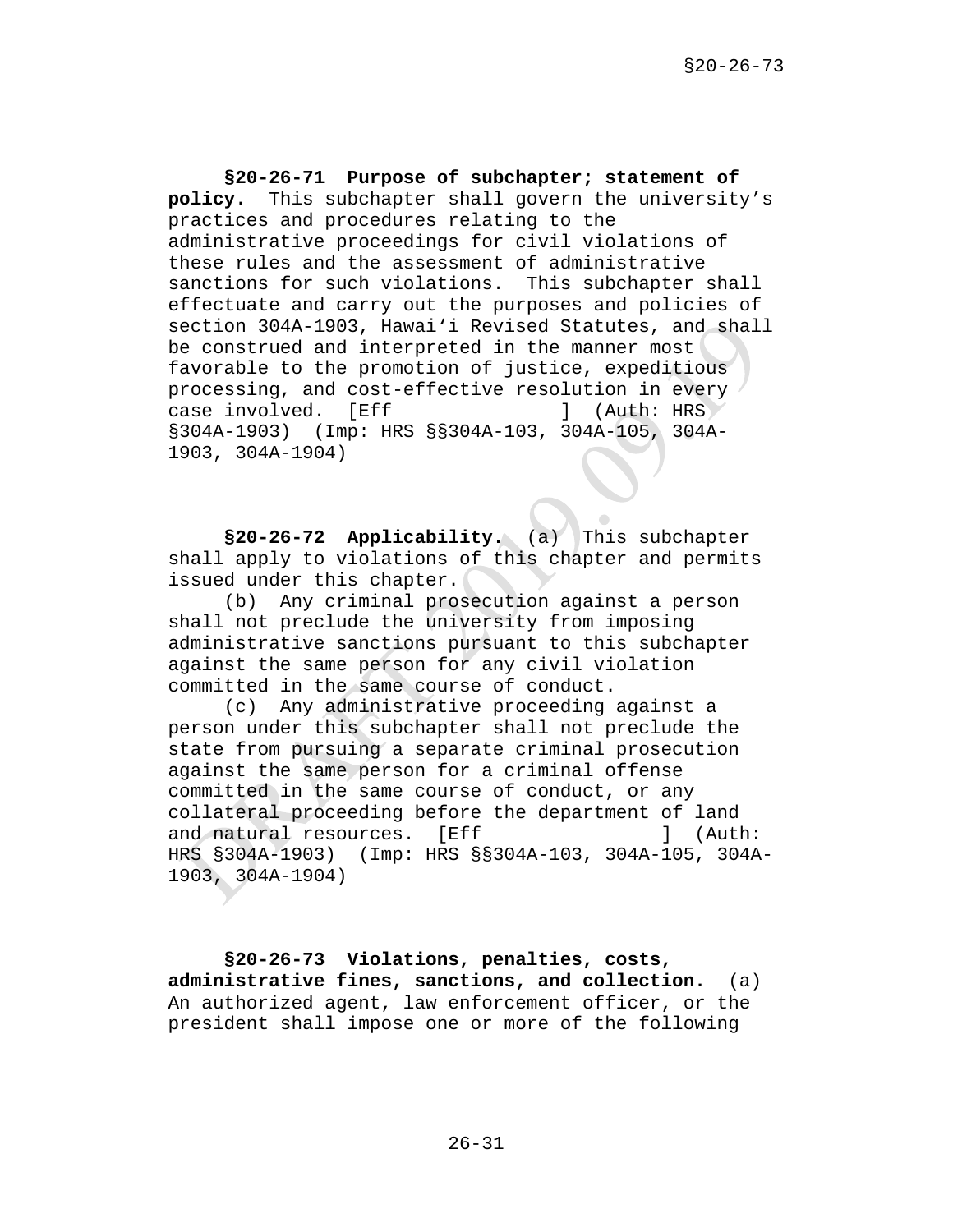sanctions for violations of these rules or permits issued pursuant to these rules:<br>(1) Immediate expulsion f

- Immediate expulsion from the UH management areas;
- (2) Exclusion from the UH management areas  $\frac{f}{f}$ specific period or until the violation has been corrected;
- (3) An administrative fine determined in accordance with subparagraph (b) of this section;
- (4) A monetary assessment to recover costs of mitigation or restoration required as a result of the violation and to recover the costs of enforcement proceedings;
- (5) Revocation or suspension of a permit; and
- (6) Imposition of additional permit conditions.

(b) Administrative fines shall be assessed as indicated in Exhibit A entitled "Public and Commercial Activities on Mauna Kea Lands, Administrative Fines," located at the end of this chapter.

(c) Each 24-hour period that a violation continues shall be a continuing violation for which a daily fine may be assessed at the same amount as the initial fine until the violation stops or is corrected.

(d) The costs of any enforcement proceedings, including the costs of contested case proceedings, may be assessed against a party found to be in violation.

(e) For parking violations, the driver or registered owner of the motorized vehicle, or both, shall be subject to the applicable penalties described above.

(f) All payments shall be in U.S. funds, and by cash, check, cashier's check, certified check, postal money order, bank money order, or other methods approved by the president.

(g) Any action taken to impose or collect penalties provided for in this chapter shall be considered a civil action. [Eff  $\qquad \qquad$  ] (Auth: HRS §304A-1903) (Imp: HRS §§304A-103, 304A-1903, 304A-1904)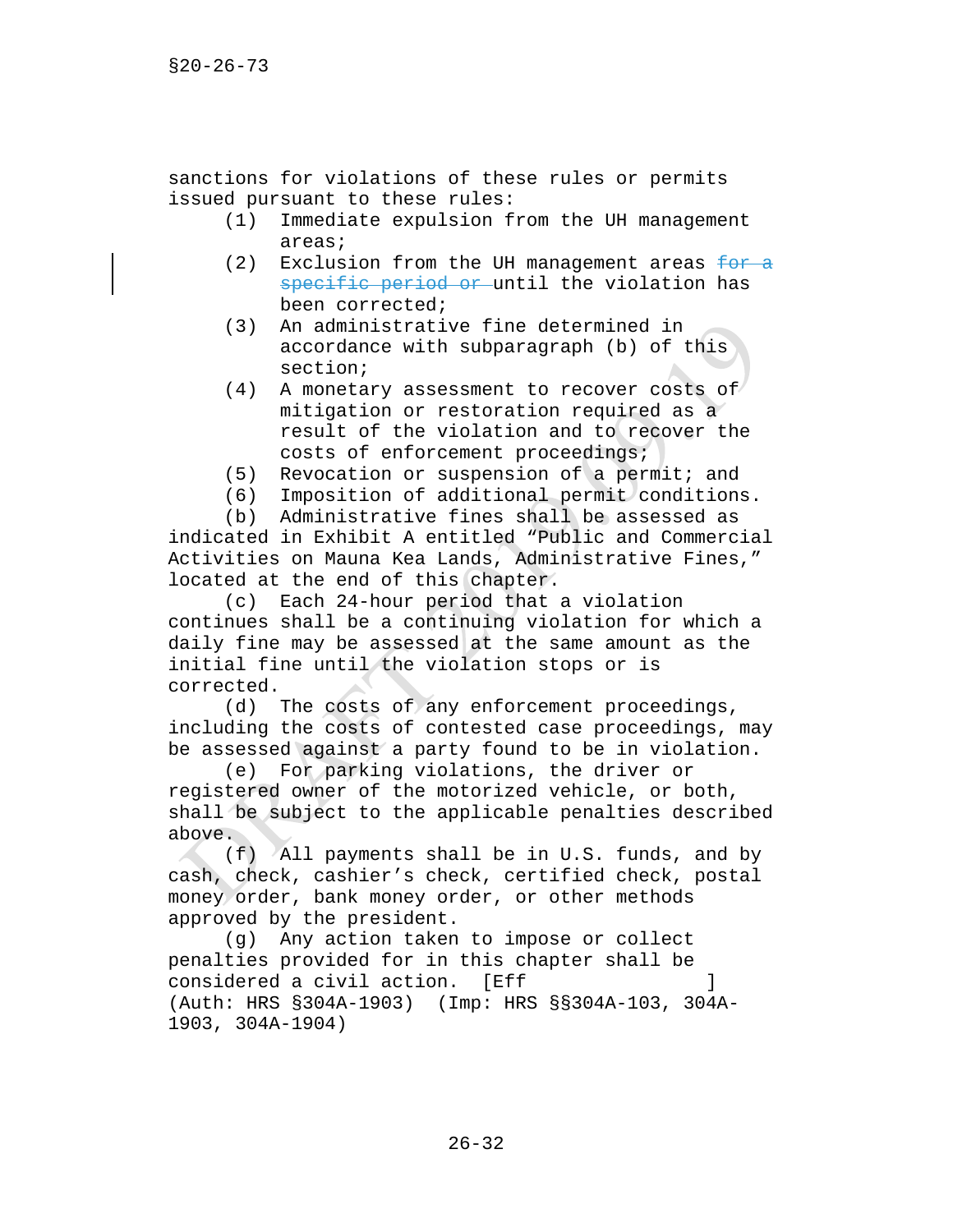**§20-26-74 Enforcement; citations.** An authorized agent or law enforcement officer shall have the power(s) to issue a citation for any violation of the provisions of this chapter:

(1) Authorized agents or law enforcement officers must first issue a verbal warning before issuing a citation for any violation under subchapter 2, Public Activities, of this chapter, provided that (a) the violation did not result in injury or damage to cultural, natural, or scientific resources; and (b) the violation stops or is corrected immediately;

- $\left(\frac{2}{2}\right)(1)$  Law enforcement officer(s) may use a form of citation that is authorized for use for violations of Hawai'i Administrative Rules, ordinances, or Hawai'i Revised Statutes;
- $\left(\frac{1}{2}\right)(2)$  In every case when a citation is issued, a copy of the same shall be given to the violator or in the case of a parking, standing or stopping violation a copy of the same shall be affixed to the vehicle, as provided in paragraph (5);
- $(4)(3)$  Every citation shall be consecutively numbered and each copy shall bear the number of its respective origin;

 $(5)(4)$  Whenever a vehicle is in violation of any provision, other than a parking, standing, or stopping provision, of this chapter, any law enforcement officer and any authorized agent shall take the name, address and driver's license number of the alleged violator and the license plate number of the vehicle or vehicle identification number of the vehicle involved, and shall issue to the alleged violator in writing a citation, notifying the alleged violator to answer to the citation in writing at the address provided and by the date indicated; and  $(6)(5)$  Whenever any motor vehicle is parked,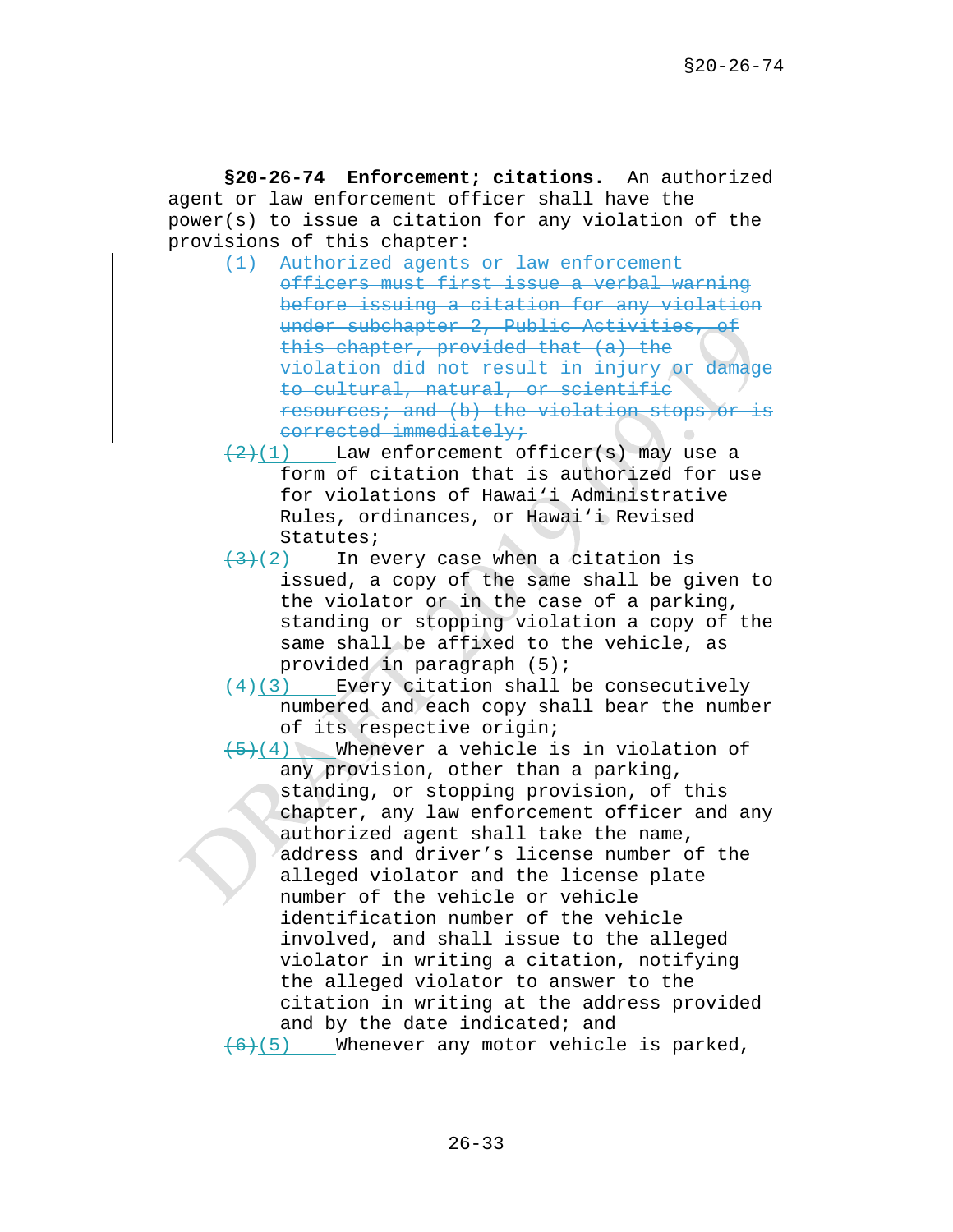standing, or stopped in violation of this chapter, an authorized agent or the law enforcement officer finding the vehicle shall conspicuously affix to the vehicle a citation. The citation shall be addressed to the registered owner of the vehicle, but need not identify the registered owner by same, so long as the citation identifies the vehicle by its license plate number or vehicle identification number. The citation shall instruct the registered owner to answer to the citation in writing at the address provided and by the date indicated. The registered owner of a vehicle shall be responsible and accountable for the illegal parking, standing, or stopping of the vehicle when:

- (A) The registered owner committed the illegal parking, standing, or stopping of the vehicle; or
- (B) Another person committed the illegal parking, standing, or stopping of the vehicle, but the registered owner gave the person explicit or implicit permission to use the vehicle at the time of the violation.

In any proceeding for violation of a parking, standing, or stopping provision of this chapter, the license plate number or vehicle identification number of the parked, standing, or stopped vehicle shall constitute prima facie evidence that the registered owner of the vehicle was responsible and accountable for the illegal parking, standing, or stopping of the<br>vehicle. [Eff ] (Auth: vehicle. [Eff ] ] HRS §304A-1903) (Imp: HRS §§304A-103, 304A-105, 304A-1903)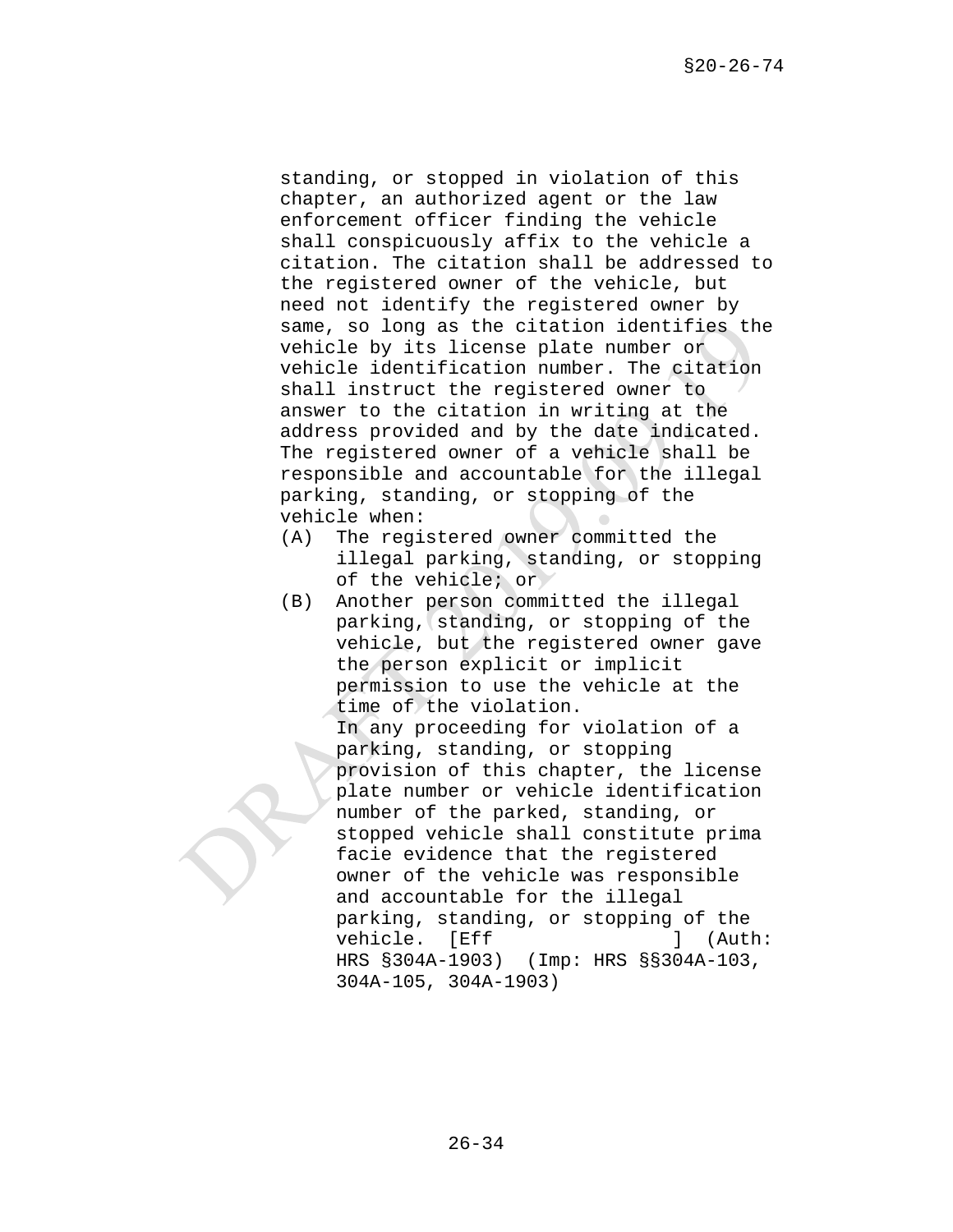**§20-26-75 Appeals process, information requests and submittals, and petitions for declaratory rulings.** (a) Requests for informal and formal hearingsappeals shall be submitted in writing within seven (7) days after issuance of a citation or the president's written decision regarding a permit on a form to be provided by the president. These forms shall be made available by the president at OMKM's office and on OMKM's website.

The following rules of practice including both (b) Practice and procedure for informal and formal procedures are adoptedappeals:

- (1) Informal procedures. PersonsA person who believebelieves that they have received a citation in error, whose vehicle was removed by an authorized agent, or who disagreedisagrees with a written decision by the president regarding a permit may file a written request for an informal review with the president within fifteen (15) days of the issuance of the citation- $o\mathbf{r}$  of, the removal of  $athe$  vehicle-, or the president's written decision. Upon review of the written request, the president shall issue a written decision that shall be final and binding. No further appeal is permitted; andallowed.
- (2) Formal procedures. Instead of an informal review, a person requesting a formal hearing onwho believes that they have received a citation in error or who disagrees with a written decision by the president  $\frac{1}{2}$ accordance with subsection (a) may file a written request for a formal review with the president within fifteen (15) days of the issuance of the citation or the president's written decision. The person shall be afforded an opportunity for hearing after reasonable notice as provided by chapter 91, Hawai'i Revised Statutes. The hearing under this section shall be treated as a contested case hearing under chapter 91, Hawai'i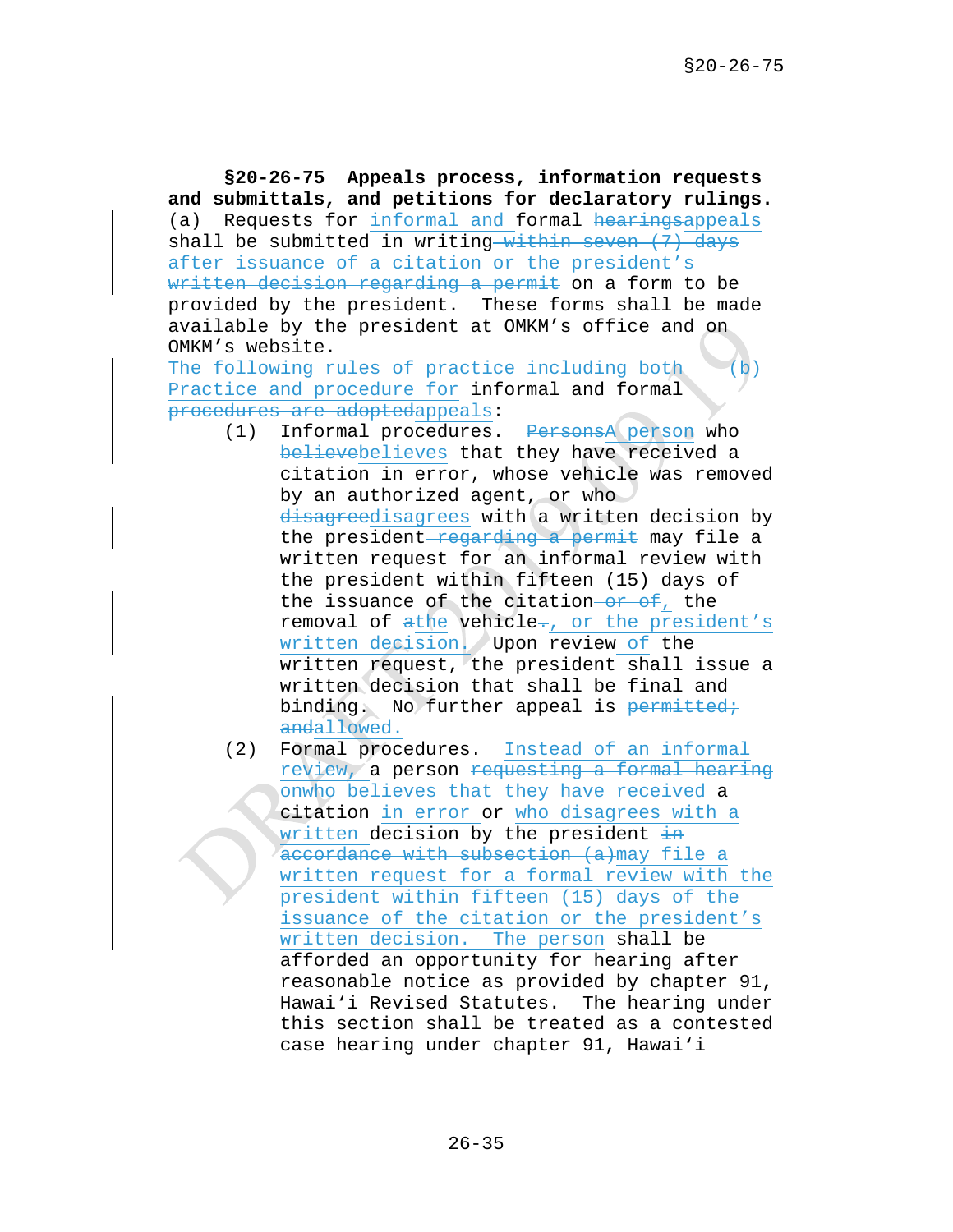Revised Statutes, and shall be conducted in accordance with the statutory requirements for contested case hearings, as follows:

- (A) The hearing shall be conducted by the president or a hearing officer appointed by the president;
- (B) Upon receipt of a written request for a formal hearing, the president or the hearing officer shall issue a written notice, which notice shall include a statement of:
	- (i) The date, time, place, and nature of hearing;
	- (ii) The legal authority under which the hearing is to be held;
	- (iii) The particular sections of the statutes, rules, and procedures involved; A
		- (iv) An explicit statement in plain language of the issues involved and the facts alleged by the authorized agent or law enforcement officer issuing the citation in support thereof, provided that if the president or the hearing officer is unable to state the issues and facts at the time the notice is served, the initial notice may be limited to a statement of the issues involved, and thereafter upon application a bill of particulars shall be furnished; and
		- (v) The fact that any party may retain counsel if so desired. The written notice of hearing shall be provided to all parties to the

proceeding at least fifteen (15) days before the hearing;

(C) Opportunity shall be afforded each party to present evidence and argument on all issues involved. Every party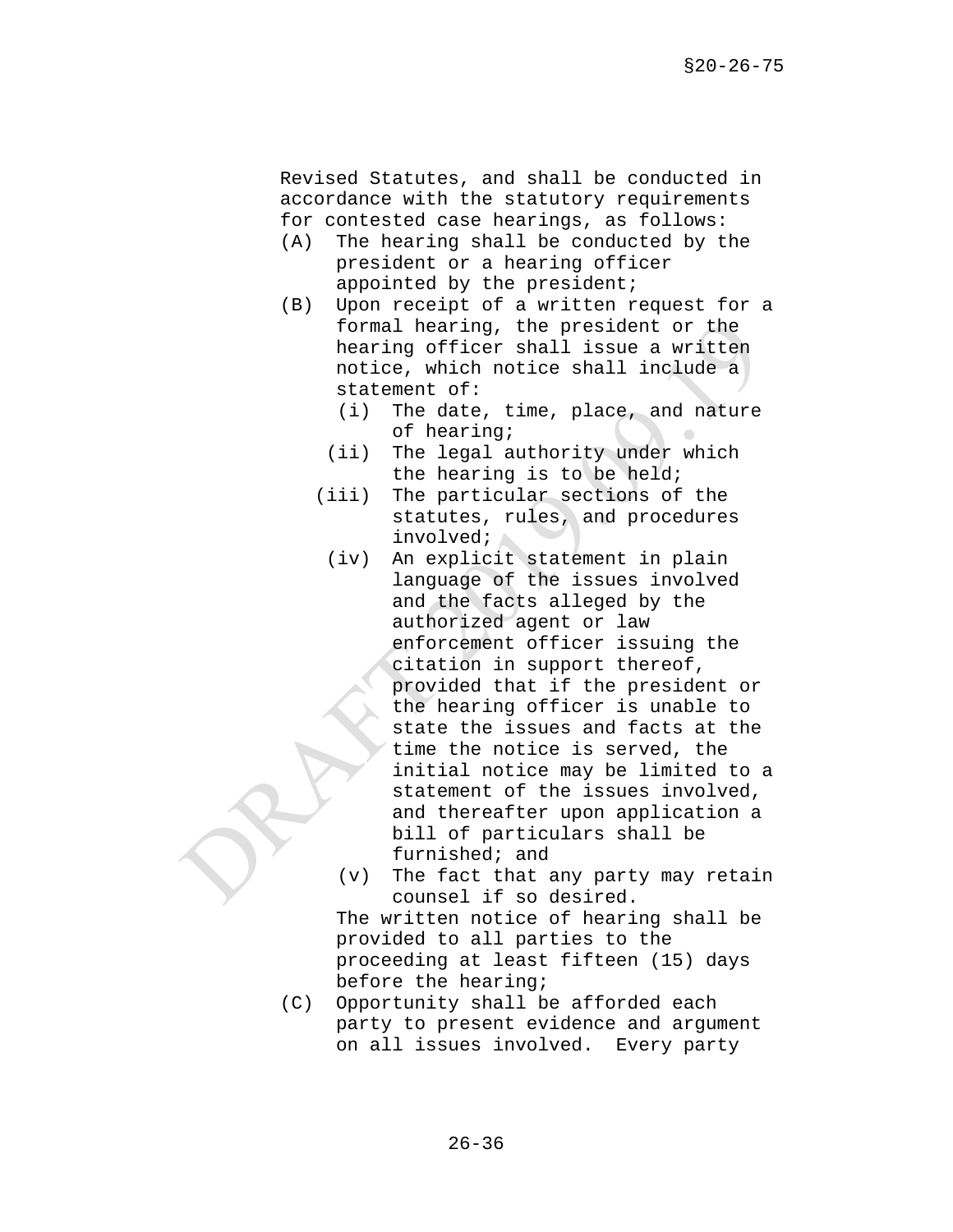shall have the right to conduct a cross-examination as may be required for a full and true disclosure of the facts and shall have the right to submit rebuttal evidence;

- (D) Any procedure in a contested case may be modified or waived by stipulation of the parties and informal disposition may be made of any contested case by stipulation, agreed settlement, consent order, or default;
- (E) For the purpose of preserving a record of the proceedings before the president or the hearing officer, the proceedings shall be either tape-recorded or recorded verbatim by a certified shorthand reporter. It shall not be necessary to transcribe the record unless requested for purposes of rehearing or court review;
- (F) Within a reasonable time following the closure of the hearing on the contested case, the president or the hearing officer shall prepare findings of fact and conclusions of law, and a decision on the case. The proposed findings, conclusions, and decision shall be served on the parties. A party may file written exceptions and present written or oral arguments to the president or the hearing officer. Any exceptions and written arguments shall be filed not more than fifteen (15) days from the date of the proposed decision with the president;
- (G) In rendering the final decision, the president shall consider the whole record of the contested case or the portions thereof as may be cited by the parties. No matters outside the record shall be considered in making a decision, except as provided in this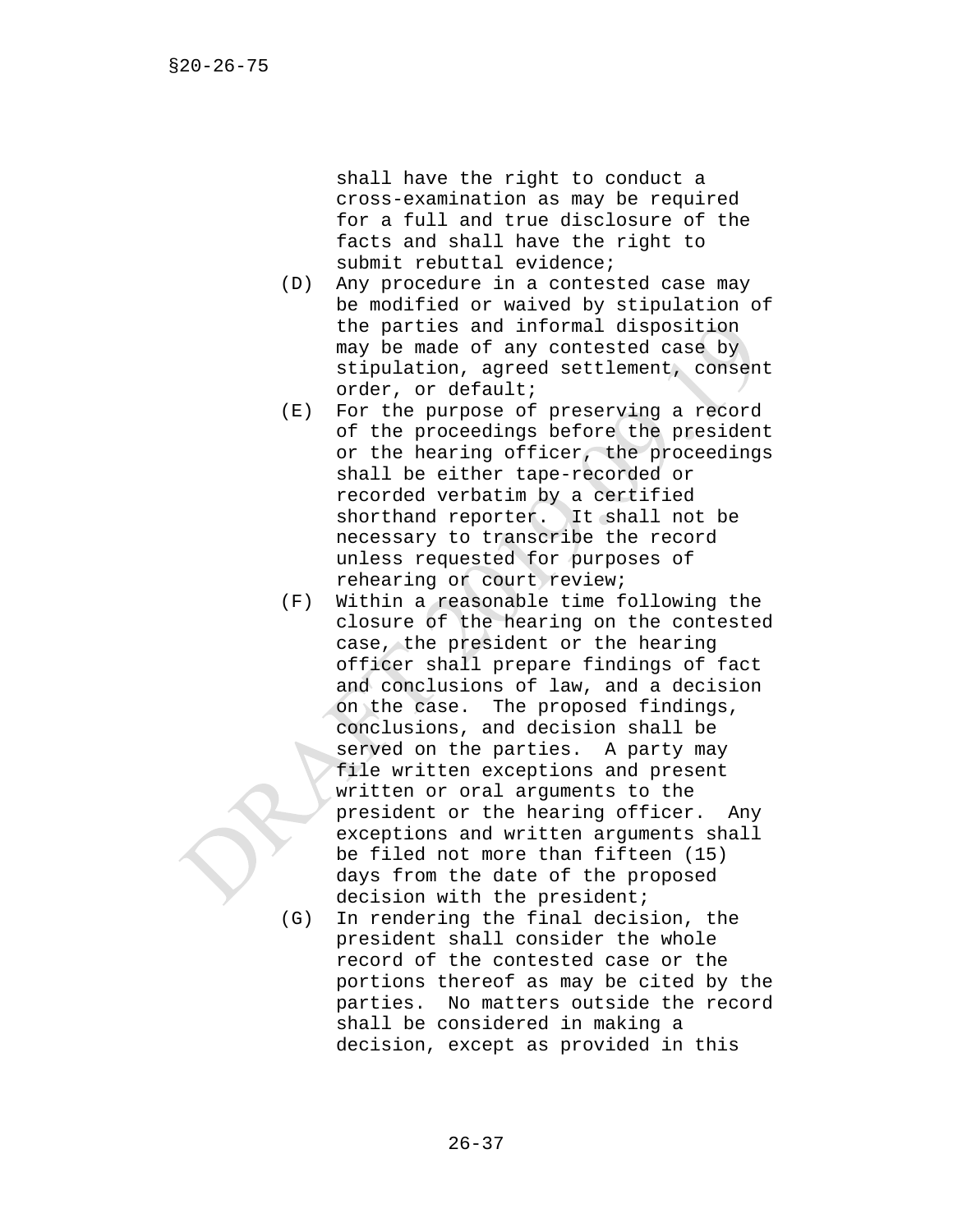chapter;

- (H) Every decision and order adverse to a party to the proceeding shall be in writing or stated in the record and shall be accompanied by separate findings of fact and conclusions of law. Parties to the proceedings shall be notified by delivering or mailing a certified copy of the decision and order and accompanying findings and conclusions within a reasonable time to each party;
- (I) If a party does not appear at the date, time, and place appointed for the hearing, either before the president or the hearing officer, the party may be denied another hearing on the matter; and
- (J) Judicial appeals from the final decision of the president in a contested case under this chapter shall be in accordance with chapter 91, Hawai'i Revised Statutes.

(b) The public may obtain information or make submittals or requests relative to this chapter by addressing a letter to the president.

(c) Petitions for declaratory rulings as to the applicability of any statutory provision concerning this chapter shall be in the form of a letter to the president stating the interest of the petitioner in the matter, the reasons for requesting the ruling and the specific nature of the ruling being requested. The president shall render in writing a declaratory ruling or other order disposing of the matter. [Eff ] (Auth: HRS §304A-1903) (Imp: HRS §§304A-103, 304A-105, 304A-1903)

# **§20-26-76 Enforcement and stay of final**

**decision.** (a) Unless otherwise stated in a final decision, payment and performance of all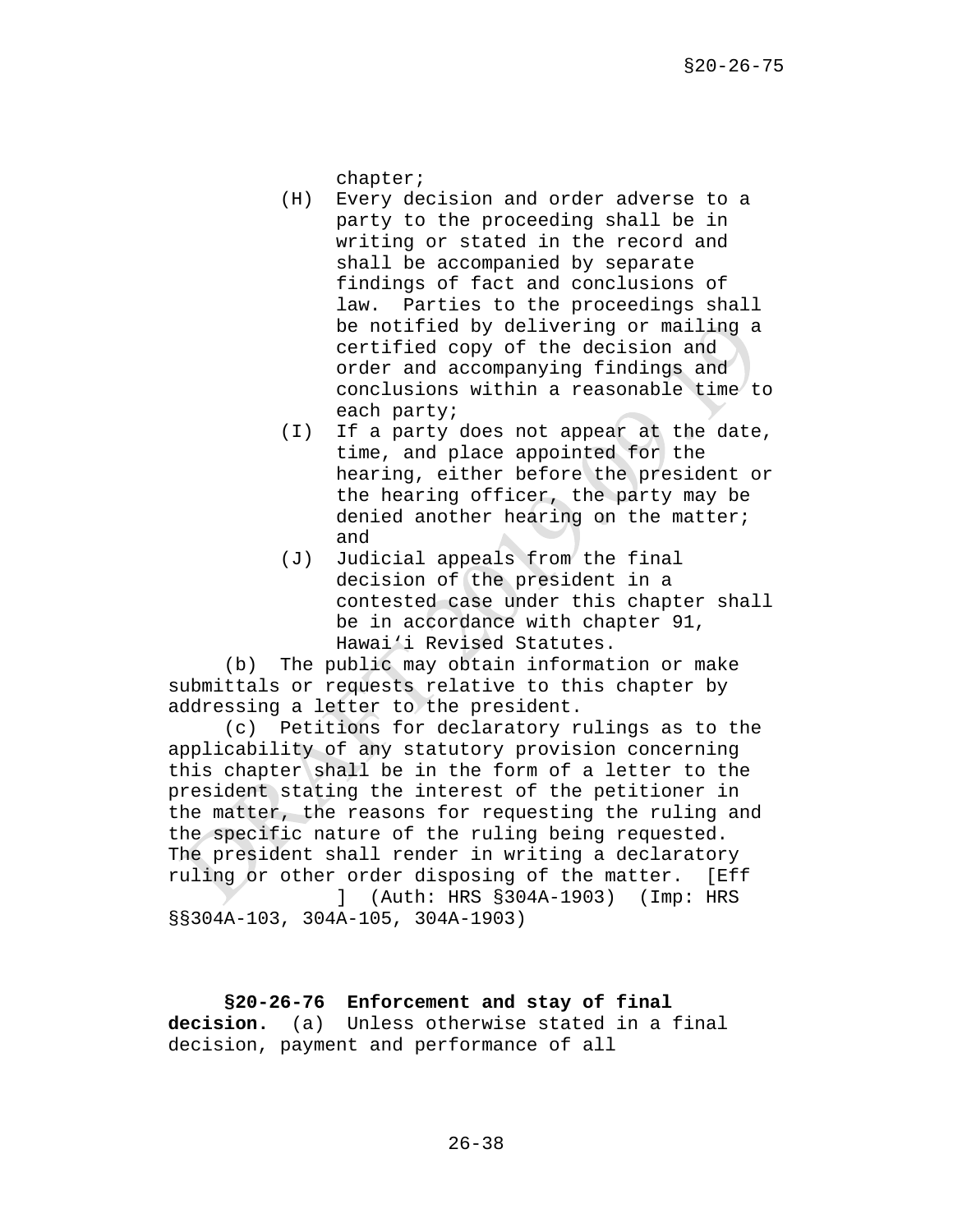administrative fines, other monetary assessments, and non-monetary sanctions shall be due and enforceable within thirty (30) calendar days of the service of the final decision imposing such fines and sanctions.

(b) Upon request filed by a party, the president may stay enforcement of a final decision pending a judicial review of the case. The decision as to the request for stay is final.

(c) The university may take any legal action to collect any overdue monetary sanctions or enforce any non-monetary sanctions imposed in an administrative proceeding under this chapter. [Eff ] (Auth: HRS §304A-1903) (Imp: HRS §§304A-103, 304A-105, 304A-1005, 304A-1903, 304A-1904)

**§20-26-77 Severability.** These rules are declared to be severable and if any portion or the application thereof to any person or property is held invalid for any reason, the validity of the remainder of these rules or the application of the remainder to other persons or property shall not be affected." [Eff ] (Auth: HRS §304A-1903) (Imp: HRS §§304A-103, 304A-105, 304A-1005, 304A-1903, 304A-1904)

2. The adoption of chapter 20-26, Hawai'i Administrative Rules, shall take effect ten days after filing with the Office of the Lieutenant Governor.

I certify that the foregoing are copies of the rules drafted in Ramseyer format, pursuant to the requirements of section 91-4.1, Hawai'i Revised Statutes, which were adopted on the statutes, and filed with the Office of the Lieutenant Governor.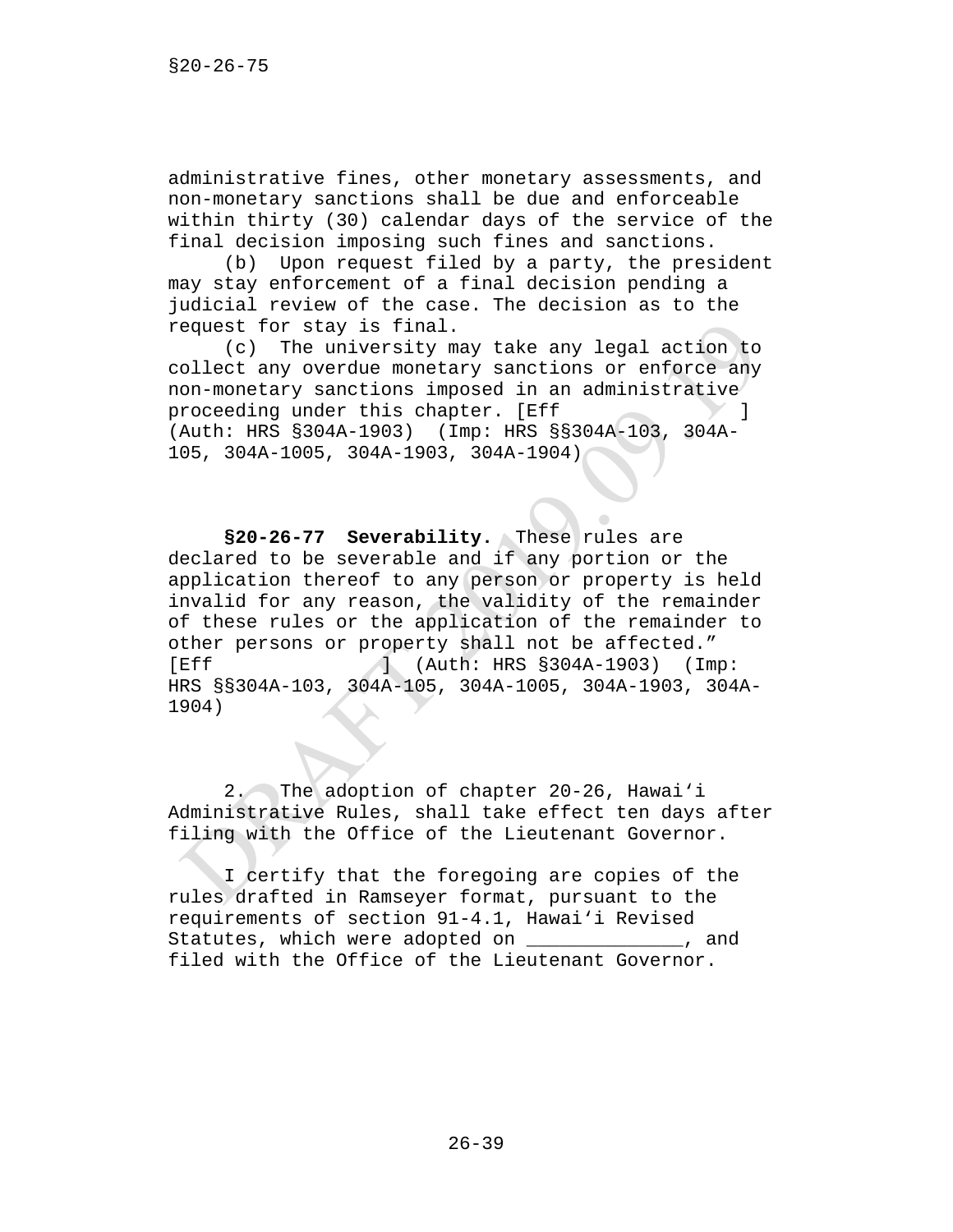LEE PUTNAM BENJAMIN A. KUDO Chairperson, Board of Regents University of Hawai'i

\_\_\_\_\_\_\_\_\_\_\_\_\_\_\_\_\_\_\_\_\_\_\_\_\_\_\_\_\_

APPROVED AS TO FORM:

University of Hawai'i

 $\overline{\phantom{a}}$  , we can assume that the contract of  $\overline{\phantom{a}}$ Carrie K. S. Okinaga, Esq. Vice President for Legal Affairs and University General Counsel

Department of the Attorney General

Name: Deputy Attorney General

 $\overline{\phantom{a}}$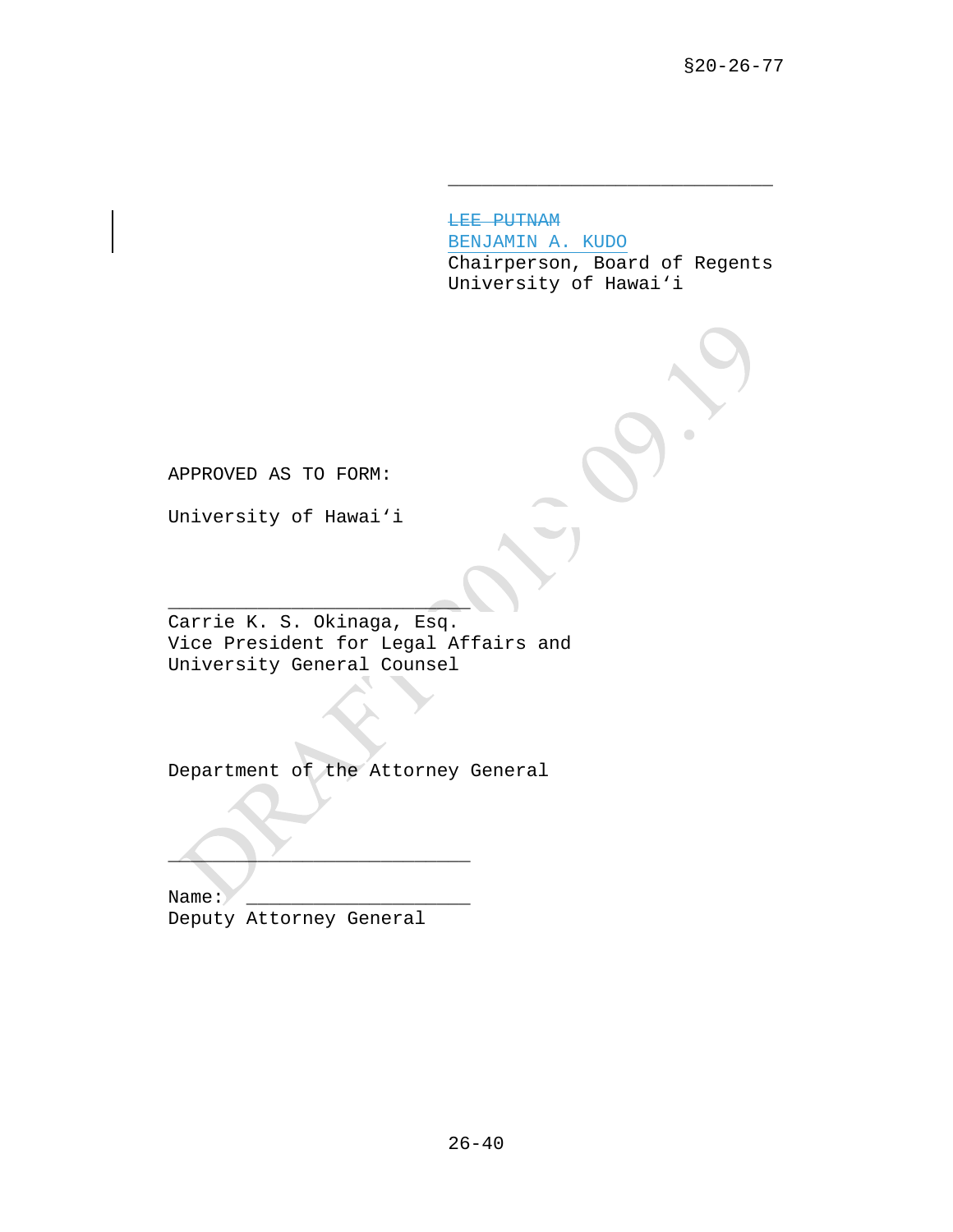Ch. 20-26 [Adoption Date] Page 1 of 2

### Exhibit A

# Public and Commercial Activities on Mauna Kea Lands, Administrative Fines

| Violations Under                                                                                                                                               |                                                                                                                                                                                                                   | Fines                                                                                                                                                                                                                             |
|----------------------------------------------------------------------------------------------------------------------------------------------------------------|-------------------------------------------------------------------------------------------------------------------------------------------------------------------------------------------------------------------|-----------------------------------------------------------------------------------------------------------------------------------------------------------------------------------------------------------------------------------|
|                                                                                                                                                                | Subchapter 2, Public Activities:                                                                                                                                                                                  | 1st violation, not more than \$50-<br>\$400.                                                                                                                                                                                      |
| $$20-26-24$<br>$$20-26-28$<br>$$20 - 26 - 32$<br>$$20-26-33$<br>$$20 - 26 - 35$<br>$$20-26-36$<br>$$20-26-37$<br>$$20 - 26 - 38$<br>$$20-26-39$<br>$$20-26-40$ | Litter and sanitation<br>Vehicles and<br>transportation<br>Animals<br>Audio devices and noise<br>Use of drugs or alcohol<br>Use of Tobacco<br>Camping<br>Access<br>Snow Play<br>Scattering of cremated<br>remains | 2nd repeat violation within five<br>years of 1st violation, not<br>more than \$401-\$1,000.<br>3rd repeat violation within five<br>years of 2nd repeat violation<br>and any subsequent violation,<br>not more than \$1,001-2,500. |
| Subchapter 3, Permits and<br>Registration:                                                                                                                     |                                                                                                                                                                                                                   |                                                                                                                                                                                                                                   |
| $$20-26-62$                                                                                                                                                    | Group use registration                                                                                                                                                                                            |                                                                                                                                                                                                                                   |
|                                                                                                                                                                | Subchapter 2, Public Activities:                                                                                                                                                                                  | 1st violation, not more than<br>\$2,500.                                                                                                                                                                                          |
| $$20-26-21$                                                                                                                                                    | Preservation of<br>Resources                                                                                                                                                                                      | 2nd repeat violation within five                                                                                                                                                                                                  |
|                                                                                                                                                                | §20-26-22 Preservation of<br>Property                                                                                                                                                                             | years of 1st violation, not<br>more than \$5,000.                                                                                                                                                                                 |
| $$20-26-23$<br>$$20-26-25$                                                                                                                                     | Preservation of<br>scientific and<br>educational resources<br>Fire use restrictions                                                                                                                               | 3rd repeat violation within five<br>years of 2nd repeat violation<br>and any subsequent violation,                                                                                                                                |
| $$20-26-26$<br>$$20-26-27$                                                                                                                                     | Explosives<br>Firearms or other<br>weapons                                                                                                                                                                        | not more than \$10,000.                                                                                                                                                                                                           |